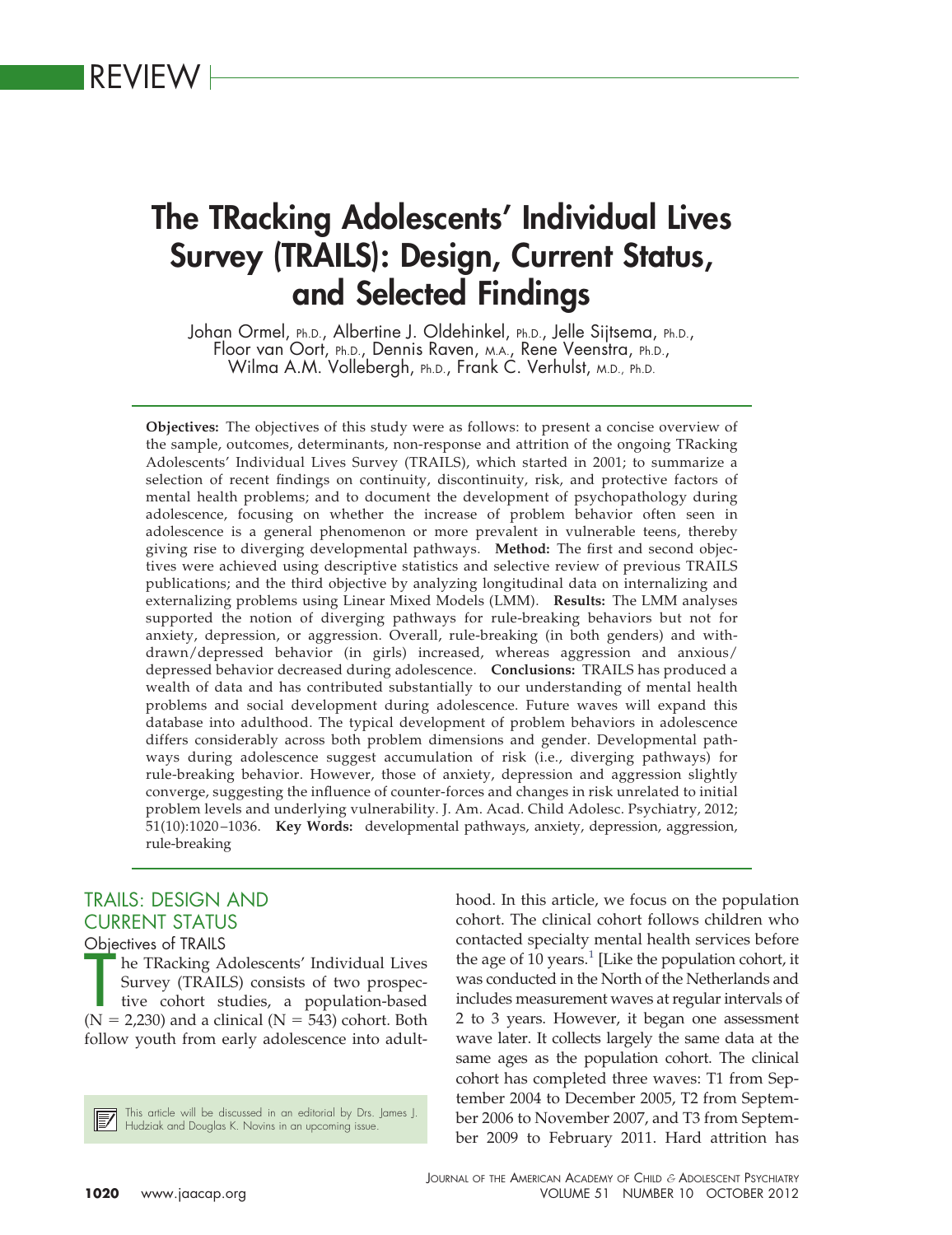<span id="page-1-0"></span>

|  |  |  |  | TABLE 1 Specific Outcomes per Research Area |
|--|--|--|--|---------------------------------------------|
|--|--|--|--|---------------------------------------------|

| Internalizing problems <sup>a</sup>                 |
|-----------------------------------------------------|
| Anxiety                                             |
| Depression                                          |
| Externalizing problems <sup>a</sup>                 |
| Conduct disorder problems                           |
| Oppositional defiant behavior                       |
| Substance use and dependency                        |
| Other mental health problems <sup>a</sup>           |
| Attention problems                                  |
| Eating problems                                     |
| Psychotic symptoms                                  |
| Autism spectrum problems                            |
| Social development                                  |
| Prosocial behavior                                  |
| Peer relationships                                  |
| Romantic relationships                              |
| Life satisfaction/happiness                         |
| Academic achievements                               |
| Professional career                                 |
| Selected physical disorders                         |
| <b>COPD</b>                                         |
| Overweight                                          |
| Metabolic syndrome                                  |
| Functional somatic symptoms (including pain)        |
|                                                     |
| Note: COPD = chronic obstructive pulmonary disease. |
| $1 \t1 \t1$ $\tau$ $1 \t1$                          |

*a Assessed with symptom checklists; at T4 also by means of a diagnostic interview.*

accumulated to 40 respondents (7.4%). T4 has started in mid-2012.] The general aims of TRAILS are as follows: to chronicle the development of mental health from early adolescence into adulthood; to identify the determinants and mechanisms of normal and deviant mental health development; to help evaluate existing interventions and to develop strategies to optimize mental health care for adolescents and young adults; and to describe the impact of mental health problems on academic, professional, and social functioning.

The study focuses on five outcome areas [\(Table 1\)](#page-1-0). Most publications using TRAILS data to date have addressed internalizing problems, externalizing problems including substance use, or social development. Determinants include a broad variety of biological, psychological, social, and environmental factors [\(Table](#page-1-1) [2\)](#page-1-1). One of the strengths of TRAILS is that it has repeatedly measured not only outcomes but also determinants. This makes it easier to test complex longitudinal models of the transactions and interactions that underlie developmental pathways.

# Study Design

TRAILS is a population-based prospective cohort study with four assessment waves completed to date. The waves ran from March 2001 to July 2002 (T1, 10–12 years), September 2003 to December 2004 (T2, 12–15 years), September 2005 to August 2007 (T3, 15–17 years), and October 2008 to September 2010 (T4, 18 –20 years). The fifth wave (T5) started in early 2012. [Tables 1](#page-1-0) (outcomes) and 2 (determinants) outline what TRAILS has measured up to the fourth assess-

## <span id="page-1-1"></span>**TABLE 2** Determinants of the Outcomes in Table 1

| <b>Biological Markers</b><br>Genome-wide genotyping, epigenetics<br>Metabolic and immunological markers<br>Autonomic nervous system functioning<br>HPA axis functioning (cortisol)<br>Body mass index<br>Body fat percentage<br><b>Physical fitness</b><br>Somatic disorders |
|------------------------------------------------------------------------------------------------------------------------------------------------------------------------------------------------------------------------------------------------------------------------------|
| Developmental history<br>Perinatal complications                                                                                                                                                                                                                             |
| Early childhood behavior<br>Childhood adversities                                                                                                                                                                                                                            |
| Major transitions                                                                                                                                                                                                                                                            |
| Life events and difficulties<br>Cognitive and psychosocial factors                                                                                                                                                                                                           |
| Information processing capacity (neuropsychological<br>tasks)                                                                                                                                                                                                                |
| Intelligence                                                                                                                                                                                                                                                                 |
| Attributional style                                                                                                                                                                                                                                                          |
| Temperament/Personality                                                                                                                                                                                                                                                      |
| Social skills                                                                                                                                                                                                                                                                |
| Family functioning and parenting                                                                                                                                                                                                                                             |
| Socioeconomic position                                                                                                                                                                                                                                                       |
| Peer status (peer nominations)<br>Neighborhood characteristics                                                                                                                                                                                                               |
| Lifestyle                                                                                                                                                                                                                                                                    |
| Physical activity                                                                                                                                                                                                                                                            |
| Time spending patterns                                                                                                                                                                                                                                                       |
| Religion                                                                                                                                                                                                                                                                     |
| Health services use                                                                                                                                                                                                                                                          |
| Parental characteristics                                                                                                                                                                                                                                                     |
| Psychiatric history                                                                                                                                                                                                                                                          |
| Personality                                                                                                                                                                                                                                                                  |
| Chronic conditions                                                                                                                                                                                                                                                           |
| Health behavior                                                                                                                                                                                                                                                              |
| Sibling information                                                                                                                                                                                                                                                          |
| Psychiatric history<br>Personality                                                                                                                                                                                                                                           |
|                                                                                                                                                                                                                                                                              |

*Note: Additional blood samples (plasma, serum, cells, isolated DNA) are in stock for future determinations. HPA hypothalamic–pituitary–adrenal.*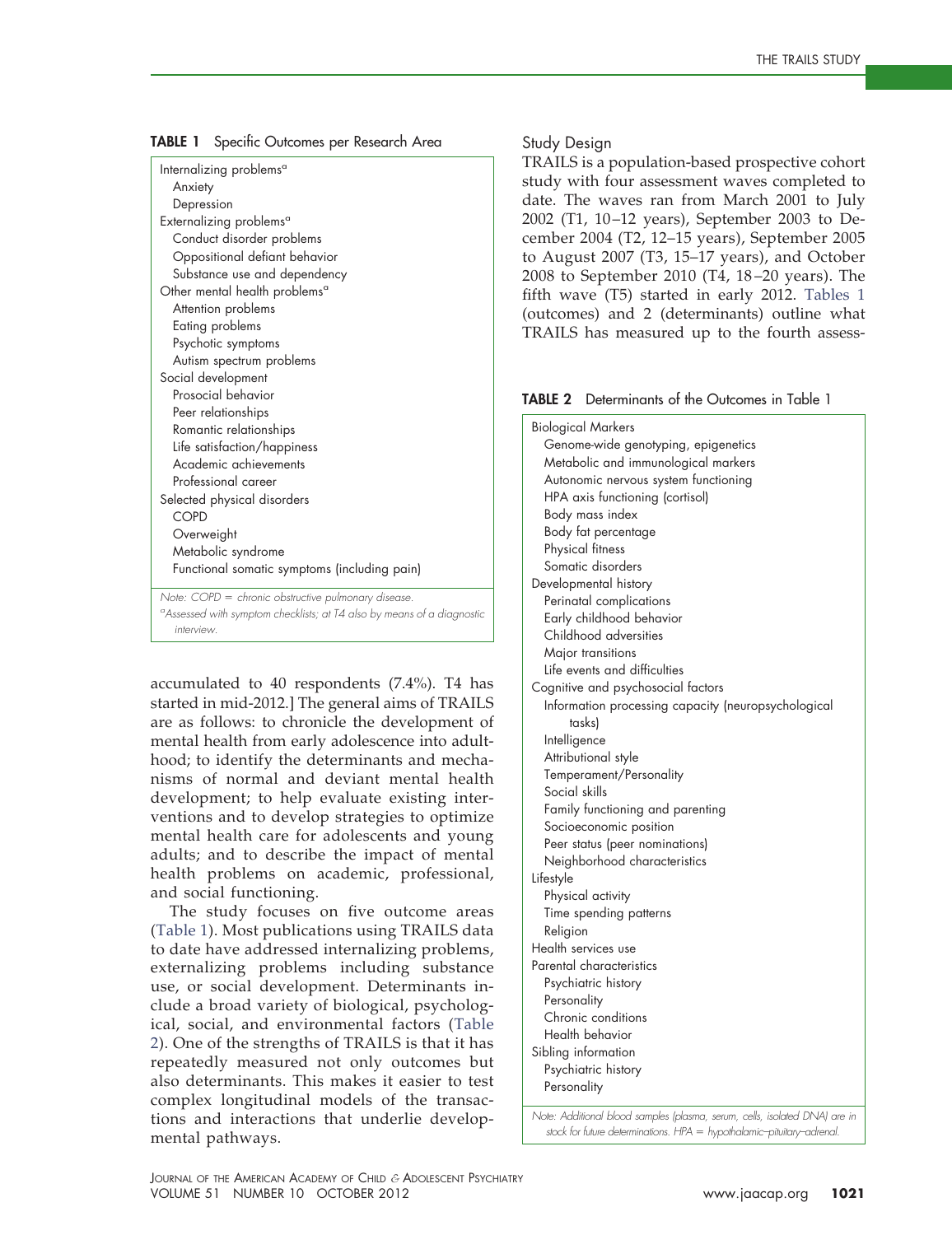ment wave. (Additional information is available at [www.trails.nl\)](http://www.trails.nl).

The study area in the northern part of the Netherlands is defined by postal codes and includes about 1,717,000 inhabitants. The area supports a variety of economic activities, including (light) industry, services, educational facilities, and agriculture. Four-fifths of participants were recruited in the three largest towns in the area, and the rest in rural areas. $1/2$  The largest ethnic group is the Dutch (89.7%).

## Eligibility and Enrollment

We selected the sample in two stages. First, we obtained demographic information from five municipalities for all inhabitants born between October 1, 1989, and September 30, 1990, in two of the municipalities, and October 1, 1990, and September 30, 1991, in the other three. Primary school participation was a requisite for inclusion. Of the 135 schools we approached, 13 refused to participate, thereby excluding 338 children. Next, we informed parents of eligible children about the study and then invited them to participate. Both parent and child had to give informed consent. After excluding 210 children who were unable to participate because of serious health or language problems, we invited 2,935 eligible children and their parents to enter the study, of whom 2,230 (76.0%; mean age 11.1, SD = 0.56; 50.8% girls) participated in the T1 wave. $1/2$ 

## Response Rates and Retention Strategies

[Figure 1](#page-2-0) shows wave-specific response rates, which were consistently above 80%. Hard attrition, consisting of participants who requested not to be approached in the future, has accumulated to 171 (7.7%). Of wave-specific nonresponders, about half were willing to participate in the next wave.

At baseline, children of lower socioeconomic background, boys, and children with poor school performance were slightly less likely to participate. Participants and nonparticipants did not differ in emotional and behavior problems. $1,2$ Attrition at follow-up was slightly higher in males and participants of nonwestern ethnicity, as well as in participants with divorced parents, low socioeconomic and peer status, low IQ and academic achievement, poor physical health, or externalizing problems. These differences were small but statistically significant. $1,2$ 

<span id="page-2-0"></span>**FIGURE 1** Response and attrition of the TRacking Adolescents' Individual Lives Survey (TRAILS) cohort T1 to T $\Lambda$ 



TRAILS invested extra efforts in hard-to-recruit and hard-to-retain participants, including additional phone calls, house visits, flexibility in measurements and timing, and a lottery with attractive prizes. These extra efforts were successful both in the short and the long term: after 8 years and four assessment waves, 60% of these "difficult" participants are still in the sample. $3$ 

# WHAT THE STUDY HAS FOUND

At the end of 2011, a total of 132 journal articles had been published or accepted for publication [\(www.trails.nl\)](http://www.trails.nl). Below we present a selection of findings on (dis)continuity, risk, and resilience factors.

# Continuity and Discontinuity of Self-Reported Problems

One way to investigate the persistence of mental health problems is to examine correlations between self-reported emotional and behavioral problem scores assessed at consecutive measurement waves [\(Table 3\)](#page-3-0). The TRAILS study's detailed assessments, taken multiple times across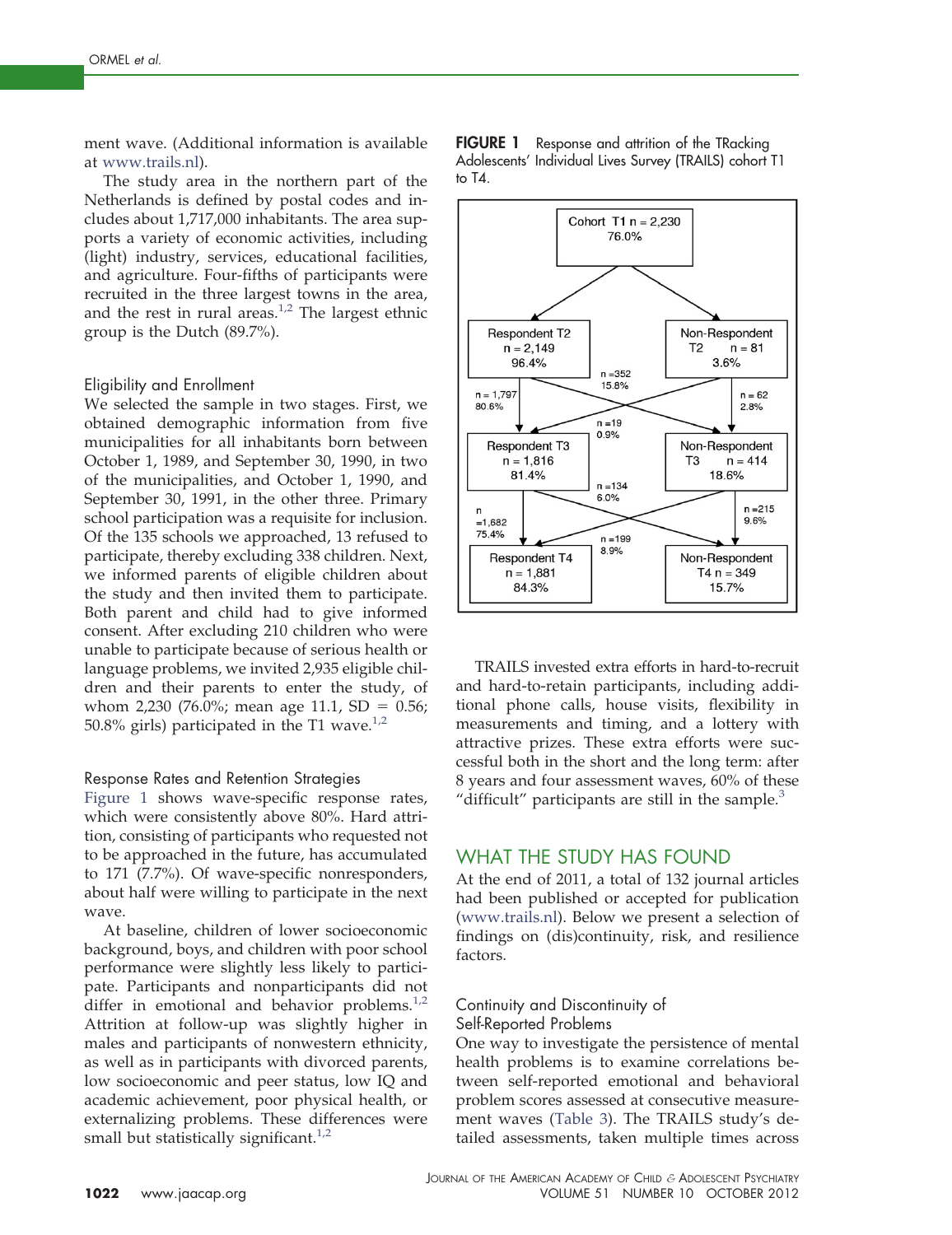|                                                    | Total Problems <sup>a</sup>                        |                |      | Internalizing Problems <sup>a</sup> |                |      |                      | <b>Externalizing Problems<sup>a</sup></b> |      |  |
|----------------------------------------------------|----------------------------------------------------|----------------|------|-------------------------------------|----------------|------|----------------------|-------------------------------------------|------|--|
|                                                    | T1                                                 | T <sub>2</sub> | T3   |                                     | T <sub>2</sub> | T3   | Τl                   | T <sub>2</sub>                            | T3   |  |
| T <sub>2</sub><br>T <sub>3</sub><br>T <sub>4</sub> | 0.53<br>0.41<br>0.37                               | 0.61<br>0.49   | 0.60 | 0.51<br>0.40<br>0.35                | 0.59<br>0.46   | 0.59 | 0.47<br>0.34<br>0.31 | 0.56<br>0.41                              | 0.53 |  |
|                                                    | Note: <sup>a</sup> Youth Self-Report (YSR) scales. |                |      |                                     |                |      |                      |                                           |      |  |

<span id="page-3-0"></span>**TABLE 3** Longitudinal Correlations of Self-Reported Problems Scores Across Adolescence, Showing Both Continuity and Discontinuity of Internalizing, Externalizing, and Total Problems

adolescence, support findings from previous prospective studies, $4^{-10}$  showing substantial continuity but also discontinuity of psychopathology. Discontinuities include both dysfunctional youth in early adolescence doing well later in life, and psychopathology arising de novo in adolescence. The longitudinal correlations of self-reported problem scores consistently decline over time, from around 0.56 between adjacent assessments, 2–3 years apart, to 0.35 between early and late adolescence, suggesting persistent trait effects in addition to substantial change effects. The rate of decline during adolescence levels off slightly after early adolescence.

# Risk Factors of Mental Disorders

*Genotypes.* Consistent with evidence on the heritability of common mental disorders, parental psychiatric problems predicted adolescent prob-lem scores.<sup>[11-16](#page-14-3)</sup> The relationship was domain specific when adjusted for comorbidity. Thus, parental internalizing disorders predicted internalizing but not externalizing problems in children, whereas parental externalizing psychopathology predicted externalizing but not internalizing problems.<sup>12,17</sup>

Few genes have been consistently identified as involved in psychopathology. With a few excep-tions<sup>[18](#page-14-5)</sup> our efforts, targeting a variety of genes, were unsuccessful as well.<sup>19,20</sup> We had more success in relating genotypes to individual differences in sensitivity to environmental influences. We found that the short allele of *5-HTTLPR*, often related to increased sensitivity to negative experiences, also marks a greater response to positive parenting.[21A](#page-15-0)nother study showed that the association between negative childhood events and the ability to regulate behavior and attention (effortful control) was stronger in carriers of at least one *BDNF* val66met met or *5-HTTLPR* s' allele than in non-carriers.<sup>[22](#page-15-1)</sup> We also showed that the combined *COMT* met/met-low *MAOA* genotype was associated with stronger cortisol re-sponses to a social stress test.<sup>[23,24](#page-15-2)</sup> Overall, these findings provide some support for the hypothesis of genetically driven individual differences in plasticity.

*Temperament.* TRAILS has consistently demonstrated the central position of temperament in the pathways leading from genetic risk and environ-mental exposure to poor mental health.<sup>[23-38](#page-15-2)</sup>

Early adolescent temperament traits mediated one-third of the association between parental psychiatric problems and psychopathology in early adolescence. $11,12$  The association of temperament with psychopathology varied across trait and outcome. Frustration acted as a general risk factor, predicting nearly every dimension of psychopathology during adolescence. Fearfulness and effortful control were more dimension specific risk factors of internalizing and externaliz-ing problems, respectively.<sup>[11,12](#page-14-3)</sup> In addition to these main effects, poor effortful control moderated the risk of both internalizing and externalizing problems associated with high negative emotionality.<sup>[33](#page-15-3)</sup>

*Childhood Adversity.* In TRAILS, early childhood adversity has been related to a variety of mental health problems.<sup>39-42</sup> For example, pregnancy and delivery problems predicted externalizing behavior problems, $39$  and maternal postpartum depression was associated with internalizing problems.[43](#page-15-5) Maternal smoking during pregnancy was associated with behavioral problems and substance use, but the association disappeared after adjustment for confounders such as parental psychopathology and child temperament. $41$ 

Stressful life events in adolescence also increased the probability of externalizing and internalizing problems. $38,44-46$  The incidence of life events was not random, but depended on person and environmental characteristics.<sup>44</sup> Both person-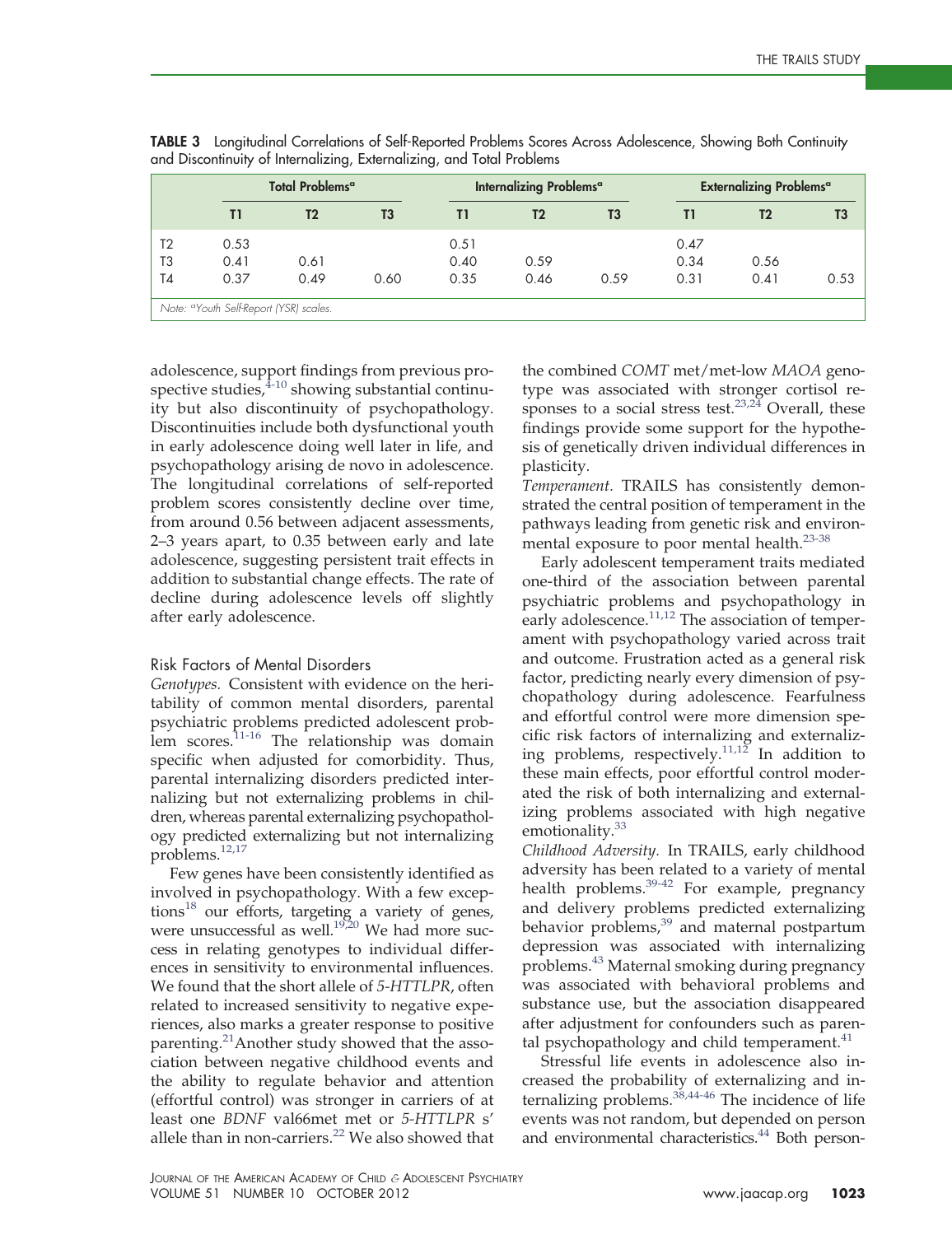independent and person-dependent stressors predicted mental health problems. Higher rates of environment-related life stressors among adolescents of low socioeconomic position (SEP) partially explained socioeconomic inequalities in mental health.<sup>[45](#page-15-9)</sup>

*Family Factors.* A range of family characteristics predicted psychopathology in the TRAILS cohort, including low SEP,<sup>16,47</sup> poor perceived par-enting,<sup>19,21,29,42,48-50</sup> family adversity,<sup>[30,51,52](#page-15-10)</sup> and divergent parental religions. $53$  In particular, low maternal educational level and parental rejection proved to be important predictors. The effect of family factors often depended on the temperament, gender, and developmental phase of the adolescent, as well as the outcome under study.<sup>15,29,30,49</sup> These interactions with person characteristics confirm that exposure to the same challenges may entail different levels of risk for different individuals.

*Peers.* Peer status is highly relevant in the context of adolescent development. Important aspects of peer status include achievements (being admired) and affection (being liked); both contributing to popularity. The first contains an element of competition, whereas the second relates to being accepted or rejected by the social group. Our studies have linked peer-related factors to various mental health problems.<sup>[17,42,54-58](#page-14-9)</sup> Genderspecific analyses revealed, among other things,  $56$ that depressive problems in boys were associated with not being good at sports, whereas in girls, not being liked by peers was most strongly associated with depression.<sup>[55](#page-15-13)</sup> One study analyzed peer and parental acceptance and rejection simultaneously to investigate whether acceptance in one context can buffer rejection in the other. $42$  The results suggest that peer acceptance partially buffers parental rejection but that parental acceptance does not buffer peer rejection.

*Physiological Stress Sensitivity: a Mechanism Underlying Person–Environment Interactions?* Overall, TRAILS findings indicate that person and environmental characteristics and their interactions shape mental health. Potential mechanisms regulating person–environment interactions involve the stress responses of the hypothalamic–pituitary–adrenal (HPA) axis and autonomic nervous system (ANS). Both have also been proposed as endophenotypes. However, so far associations of the HPA-axis and ANS with mental health problems have shown great variation and inconsistency. In TRAILS, more than 700 adolescents were subjected to a social stress task. $59,60$  This provided the opportunity to relate physiological stress responses to mental health outcomes in a sample with sufficient power to detect small effects. As might be expected from the diverging findings reported previously, the associations found were usually weak or statistically insignificant. This hold true for associations with mental health outcomes[61](#page-16-0) (Sijtsema J, Oldehinkel AJ, Ellis BJ, *et al.* Effects of family cohesion and heart rate reactivity on Aggressive/Rule-breaking behavior and prosocial behavior in adolescence: The TRAILS study. [Unpublished data].) and putative genetic risk alleles, $23,24$  as well as for associations among HPA axis, autonomic, and subjective stress responses.<sup>59</sup> These small effect sizes are at least partly due to large interindividual variation in stress response. Prospective analyses indicate that psychophysiological stress responses during adolescence result from ongoing interactions of personal and environmental factors that may lead to either up- or down-regulation of the stress response. This depends, among other things, on gender and on the duration and timing of prior experiences (Booij S. History of depressive problems and the cortisol response to psychosocial stress in adolescents: The TRAILS study [Unpublished data].). $^{23,60,62}$  These findings further illustrate the adaptive nature of the stress response system $\mathfrak{S}^3$  and show that, at least in adolescence, there is still a long road to the use of physiological stress responses as markers of risk or resilience in the domain of mental health.

## What Next?

The fifth assessment wave of TRAILS will be completed in 2013. The five-wave data set, covering the developmental period from early adolescence into young adulthood, will provide opportunities to investigate continuity and discontinuity models of mental health that are based on the transactional developmental perspective.<sup>[64-66](#page-16-2)</sup> In this perspective, continuity of psychopathology is driven by passive, evocative, and active person– environment (PE) correlations (rPE) and underlying PE transactions. An important subcategory includes gene–environment correlations (rGE). Parents of children with genotypes associated with a high risk for psychopathology may share up to 50% of their child's genetic risk factors for psychopathology. This may coincide with poor parenting skills (passive rGE). Furthermore, the difficult behaviors of children at high risk for developing psychopathology tend to elicit negative parental responses (evocative rPE),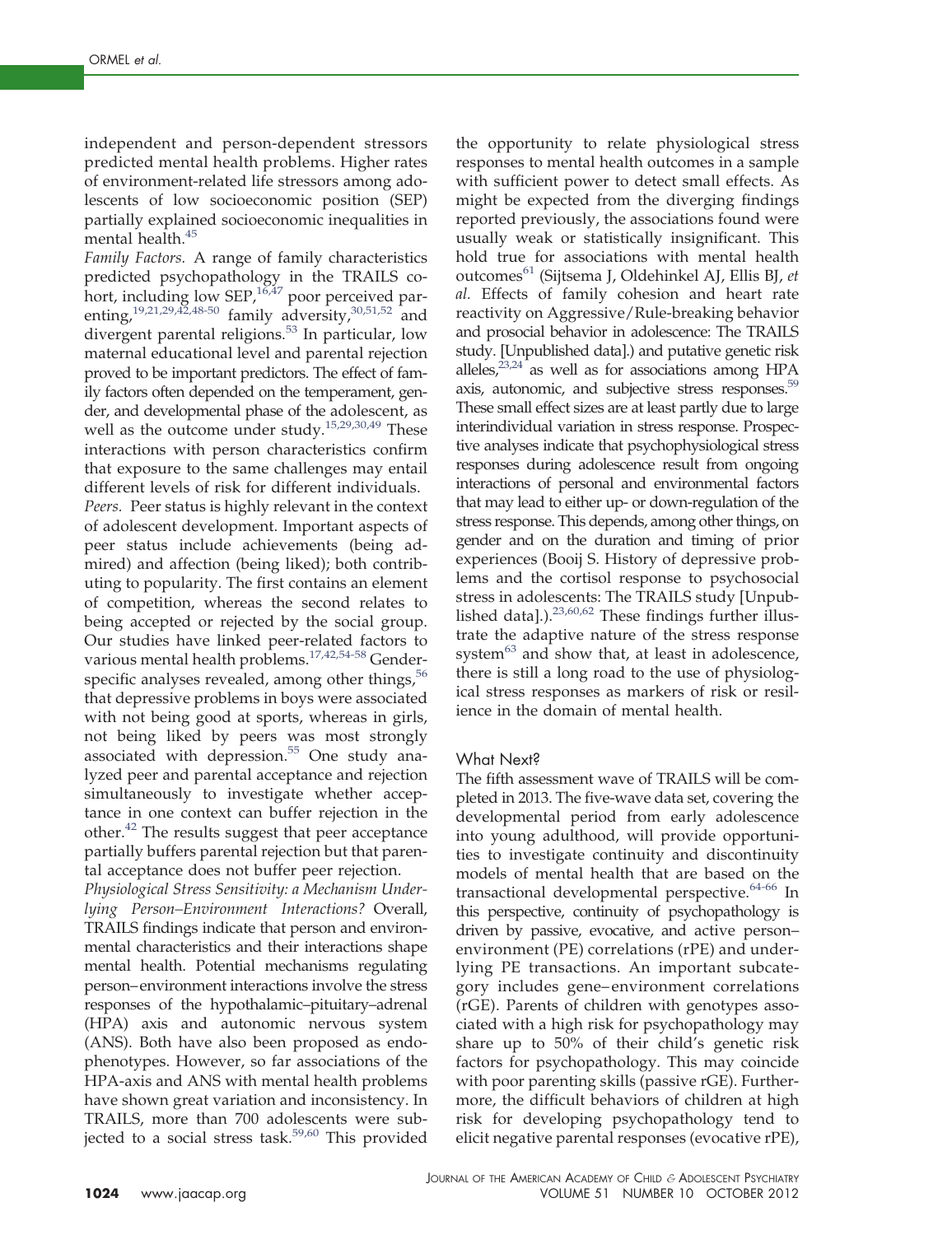reinforcing their risk. In as far as the difficult child behaviors are genetically determined, such rPEs are also denoted as rGEs. Later in development, these children will also tend to select high-risk environments (rPE, rGE) that maintain risk and may create additional risk. In contrast, continuity of mental health in low-risk children is also based on person–environment correlations and transactions, but because of low-risk genetic and environmental starting positions, the processes act in the opposite direction: adaptive behaviors elicit and select positive environments. As elaborated later here, PE transactions may not only fuel continuity but also may produce additional risk in the initially vulnerable, and therefore make developmental pathways diverge during adolescence.

The study of turning points in mental health is an important spearhead for future work in TRAILS. Because of the force of the person– environment correlation, discontinuity in mental health, such as the reversal of a maladaptive pathway into an adaptive one or vice versa, may be triggered by the behavior of others or chance events. In general, events that initiate long-term changes in personal assets, roles, and environments probably have the most potential to become turning points. $67$  We found that the use of services for special educational needs during the transition from primary to secondary school was associated with discontinuity of childhood anti-social behavior.<sup>[68](#page-16-4)</sup> Other spearheads include the interplay of childhood adversity, person characteristics, and later life events in affecting the onset and course of mental disorders, as well as the role of immunological factors, epigenetics, and mental–physical interplay. With the next measurement wave, TRAILS will also have excellent data to study long-term effects of psychopathology on social and economic outcomes and underlying mechanisms.

# DEVELOPMENTAL PATHWAYS IN ADOLESCENCE: ACCUMULATION OR REDUCTION OF RISK IN ADOLESCENTS WITH HIGH INITIAL PROBLEM LEVELS?

Although evidence suggests an increase of problem behavior during adolescence,  $69,70$  it is unclear whether this behavioral development is a general phenomenon affecting most adolescents or concentrated in the initially vulnerable. If children with relatively high levels of problems before they enter adolescence are especially prone to show increasing levels of problems, this would strongly argue for early interventions. Two mechanisms provide theoretical plausibility to the hypothesis of concentration of risk in the initially vulnerable: namely, person–environment transactions and person– environment interactions.

As mentioned earlier, person–environment transactions include a variety of processes by which an individual takes a direct or indirect role in shaping his or her environment.<sup>71</sup> People tend to select environments and provoke life events that match their personality. Thus, individuals at high risk for developing psychopathology (called high-risk individuals) seek more difficult environments and are exposed to more stressful life events than individuals at low risk for developing psychopathology (called low-risk individuals). This process is known as "social selection.["72](#page-16-7) These environmental risk factors may lead to additional problem behaviors, increased vulnerability, and decreased resilience, which may make downward spirals more likely for the initially vulnerable than for low-risk personalities. This latter process is known as "social influence," as the environment influences behavior and personality. Both social selection and social influence produce person–environment correlation and our understanding of these mechanisms is highly relevant for possible interventions.

The second mechanism that underlies concentration of risk is person–environment interaction, which implies that exposure to the same challenge or task may entail different risk depending on an individual's personality<sup>73</sup>. Menarche, one of the best-known stressful events faced by girls on the threshold of adolescence, acts as a risk factor for behavioral problems, but mainly in girls who were already predisposed to behavioral problems by virtue of their personality. $74$  In other words, a transition or challenge faced by all may increase the relative disadvantage of the vulnerable in comparison to the nonvulnerable.

If either accumulation of risk in the highly vulnerable or reduction of risk in the less vulnerable, or both, occur during adolescence, normal and deviant development will tend to diverge as adolescence progresses. This implies, first, that the variance of problems in the population will increase during adolescence as the vulnerable and resilient diverge; second, that baseline problem levels are associated with increasing or con-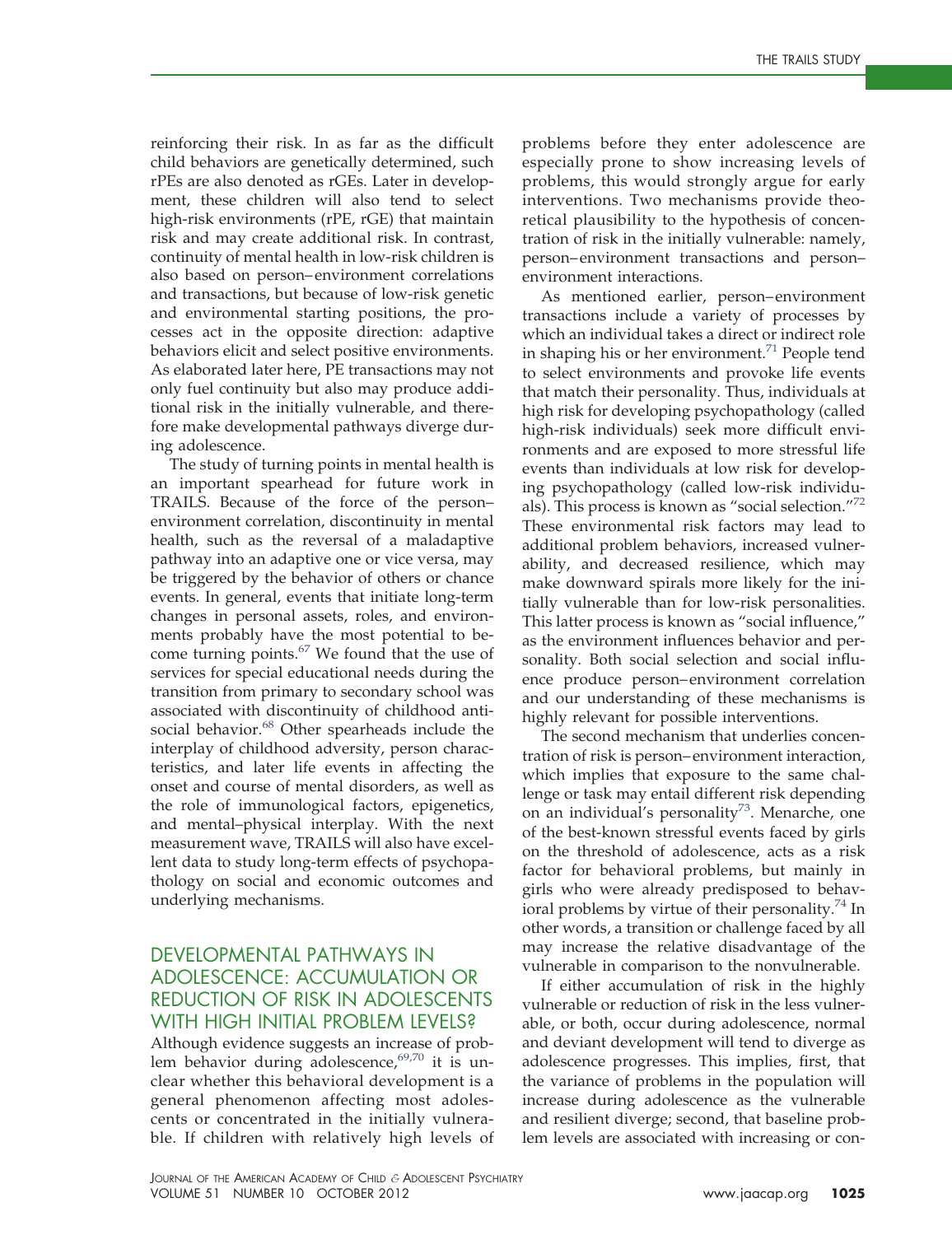tinuously high levels of problem behaviors in adolescence; and third, that the association of childhood problems with adolescent problems remains strong throughout adolescence. This study targeted four important problem dimensions: aggression and rule-breaking behavior in the externalizing domain, and anxious/depressed and withdrawn/depressed behavior in the internalizing domain.

# **METHOD**

#### Sample

The sample is described extensively in the introductory section of this article. For these analyses, we selected participants for whom we had information from at least two data points  $(n = 2140, 96.0\%$  of full sample; 51% female and 49% male).

## **Measures**

*Psychopathology.* We assessed psychopathology with the Youth Self-Report (YSR) and parent-reported Child Behavior Checklist (CBCL)<sup>[75-77](#page-16-10)</sup> at the first three assessment waves (ages 10–18 years). We did not use data from the fourth wave because, in this wave, the YSR was replaced with the Adult Self-Report, and the CBCL was not administered. The YSR and CBCL cover behavioral and emotional problems in the preceding 6 months. Participants respond on a three-point scale  $(0 = not or not true, 1 = somewhat true, 2 = very often$ or true). The strong reliability and validity of the American versions of these tests were confirmed for the Dutch versions.<sup>[77](#page-16-11)</sup> We focused on four dimensions: aggression (17 items;  $\alpha \geq 0.80$  for self reports and  $\alpha \geq$ 0.76 for parent reports), rule-breaking behavior (15 items;  $\alpha \geq 0.64$  for self reports and  $\alpha \geq 0.68$  for parent reports), withdrawn/depressed behavior (8 items,  $\alpha$  > 0.64 for self reports and  $\alpha \geq .071$  for parent reports), and anxious/depressed behavior (13 items;  $\alpha \geq 0.78$ for self reports and  $\alpha \geq 0.78$  for parent reports). For each of the four scales, we computed the average of the scale scores on the YSR and CBCL. In cases in which one report was missing, we used only the available report. We chose to combine parent and self-reports of adolescent problem behavior because reports from different informants on problem behaviors tend to differ substantially. Instead of choosing one informant or running the analyses for both informants separately, we chose to combine self- and parent reports, because by combining information we retained a more complete picture of the adolescent's functioning than by merely using one informant.<sup>36</sup>

*Childhood Problems.* At the first assessment wave (ages 10–11 years), parents reported retrospectively on participants' internalizing and externalizing behavior at the age of 4 to 5 years.<sup>[78](#page-16-12)</sup> Parents were asked how

their child behaved in comparison to other children on a five-point scale, ranging from  $1 =$  "much less" to  $5 =$ "much more." Seven items ( $\alpha = 0.79$ ) assessed childhood internalizing behavior (such as "Was your child fearful?" and "Was your child quickly depressed?"). Four items ( $\alpha = 0.70$ ) assessed childhood externalizing behavior (for example, "Did your child quickly lose his/her temper?" and "Did your child bully other children?"). It should be noted that we cannot exclude possible confounding of the retrospective parental rating by current mental health status of the preteen.

### Statistical Analysis

Before analysis, we restructured the original dataset, creating a format that used "age" instead of "assessment wave" as the denominator. We then calculated means and standard deviations for family characteristics, early childhood problem behavior, and the four YSR/CBCL scales from ages 10 to 17 years. Subsequently, we examined the developmental trajectories of problem behavior during adolescence using Linear Mixed Models (LMM) in PASW Statistics 18.0.<sup>[79](#page-16-13)</sup> These models allow us to estimate fixed and random effects to adjust for dependencies in the data arising from repeated measures of the same individual. We used age as a measure of time, treating it as both a fixed and random factor, because we assumed that values would vary randomly across measurement waves depending on age.[79](#page-16-13) In our analyses, we set age 10 years as zero, so that the intercept of the models would refer to behavior at baseline (age 10).

We standardized the variables: first, the independent variables childhood internalizing and externalizing problems to a mean of zero and a standard deviation of one; second, the dependent variables across age to be able to estimate the relative weight of the model parameters (i.e., comparable to  $\beta$ -weights in a standard regression analysis). By doing this, the dependent variable informs about the relative position of the participants each year.

*Handling Missing Values.* Because we restructured the original dataset into a format using age as the denominator, rather than assessment wave, we were left with many missing data points in the dependent variables. However, the LMM procedure in PASW 18.0 is able to handle this type of missing data, as it estimates missing data between available data points. Therefore, we reconstructed the data file into long data format (i.e., variables to cases), which allows for the nesting of several data points within one individual and is a prerequisite for performing LMM analyses.

*Linear Mixed Models.* In the first step, we estimated an unconditional mean model, in which we determined the extent of variance in problem behavior that could be attributed to within- and between-individual differences. To do this, we added a random term for all individuals to indicate that there is some nonzero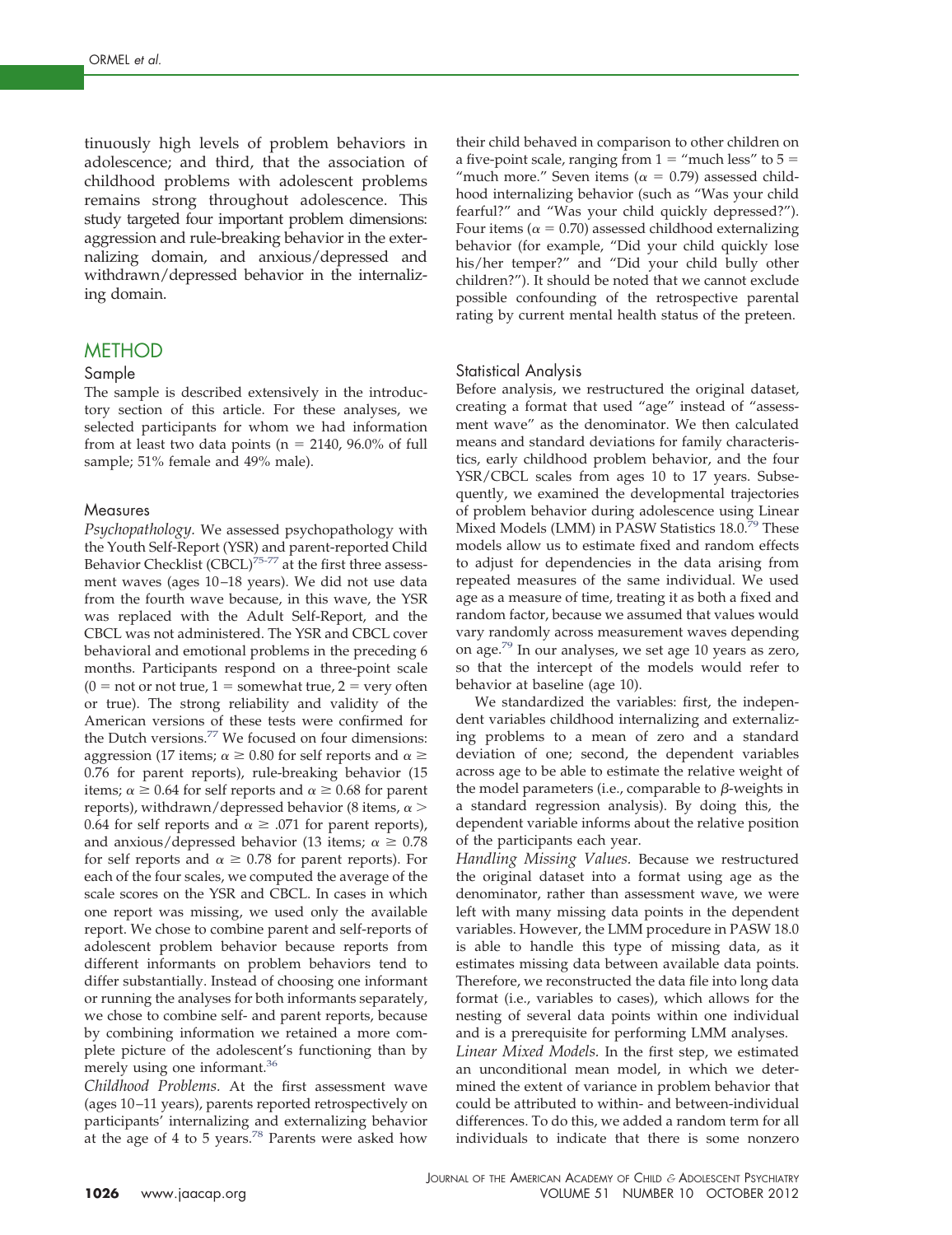covariance between the observations of problem behaviors within the same individual and to estimate the amount of between-subject variance in the model. For the random effects, we also included an intercept associated with each individual. We defined the covariance structure as "unstructured" to allow for estimation of variance and covariance of the random effects.<sup>[79](#page-16-13)</sup>

In the second step, we used age as a predictor of difference between individuals, as well as a random effect, to account for changes in individuals over time. This is the linear growth model. We also added a random effect for age to specify a slope coefficient for each individual, denoting the changes within individuals over time.

If the pathways of high- and low-risk individuals diverge, it would be indicated by a positive covariance between the intercept and time (the linear growth parameter, or slope). However, if the covariance between intercept and slope is negative, pathways converge. A nonsignificant covariance indicates independence: the intercept and slope are unrelated.

In the third step, the quadratic growth model, we examined the curvilinear function of age to predict differences in problem behaviors between individuals. In the fourth step, the complete model, we added gender and childhood behavior problems. We considered gender to be a categorical fixed factor and childhood problem behavior a fixed covariate. We also tested interactions between both gender and childhood behavior problems, and the functions of age.

# **RESULTS**

[Table 4](#page-7-0) shows the means and standard deviations of the study variables, and [Figure 2](#page-8-0) depicts the observed and smoothed gender-specific problem levels across adolescence. Mean levels of Aggressive Behavior and Anxious/Depressed problems decreased during adolescence, especially in boys, whereas those of the Rule-Breaking Behavior and Withdrawn/Depressed behavior increased in both genders. The variance of the Rule-Breaking and Withdrawn/Depressed Behavior scales increased substantially, with the variance of Rule-Breaking Behavior more than doubling. This means that individuals within the population tended to show increasing differences in their problem scores on the Rule-Breaking Behavior and Withdrawn/Depressed scales during development across adolescence. This increased variance is consistent with the diverging pathways hypothesis: it is a necessary, but not a sufficient, condition. The variance of the Aggressive Behavior scale was stable, and the variance of <span id="page-7-0"></span>**TABLE 4** Means, Standard Deviations, and Variances of Childhood and Adolescent Behavioral Problems

|                               | Mean (SD)       | <b>Variance</b> | $\mathbf n$ |
|-------------------------------|-----------------|-----------------|-------------|
| Childhood externalizing       | 2.56 (0.65)     | 0.425           | 1972        |
| Childhood internalizing       | 2.63 (0.62)     | 0.386           | 1973        |
| <b>Aggressive Behavior</b>    | Mean (SD)       | <b>Variance</b> | n           |
| Age 10                        | $0.26$ $(0.15)$ | 0.024           | 1045        |
| Age 11                        | $0.28$ $(0.16)$ | 0.026           | 908         |
| Age 12                        | $0.26$ $(0.16)$ | 0.026           | 510         |
| Age 13                        | $0.23$ $(0.15)$ | 0.022           | 1341        |
| Age 14                        | $0.24$ (0.16)   | 0.026           | 465         |
| Age 15                        | $0.23$ $(0.16)$ | 0.025           | 722         |
| Age 16                        | $0.21$ (0.15)   | 0.023           | 744         |
| Age 17                        | 0.24(0.17)      | 0.030           | 267         |
| Withdrawn/Depressed           | Mean (SD)       | <b>Variance</b> | n           |
| Age 10                        | $0.25$ $(0.17)$ | 0.028           | 1044        |
| Age 11                        | 0.25(0.17)      | 0.029           | 907         |
| Age 12                        | $0.24$ (0.16)   | 0.026           | 510         |
| Age 13                        | 0.25(0.18)      | 0.031           | 1341        |
| Age 14                        | $0.25$ (0.18)   | 0.032           | 465         |
| Age 15                        | 0.25(0.19)      | 0.035           | 721         |
| Age 16                        | $0.27$ (0.19)   | 0.038           | 744         |
| Age 17                        | $0.28$ (0.20)   | 0.041           | 290         |
| <b>Rule-breaking Behavior</b> | Mean (SD)       | <b>Variance</b> | n           |
| Age 10                        | 0.15(0.10)      | 0.009           | 1045        |
| Age 11                        | 0.17(0.11)      | 0.011           | 907         |
| Age 12                        | 0.16(0.12)      | 0.013           | 510         |
| Age 13                        | 0.16(0.12)      | 0.014           | 1341        |
| Age 14                        | 0.19(0.14)      | 0.020           | 465         |
| Age 15                        | $0.21$ (0.14)   | 0.021           | 722         |
| Age 16                        | 0.19(0.14)      | 0.020           | 744         |
| Age 17                        | $0.23$ $(0.15)$ | 0.022           | 290         |
| <b>Anxious/Depressed</b>      | Mean (SD)       | Variance        | n           |
| Age 10                        | $0.26$ (0.16)   | 0.025           | 1046        |
| Age 11                        | $0.25$ (0.15)   | 0.023           | 907         |
| Age 12                        | $0.24$ $(0.16)$ | 0.026           | 510         |
| Age 13                        | $0.21$ (0.16)   | 0.026           | 1342        |
| Age 14                        | $0.21$ (0.17)   | 0.028           | 465         |
| Age 15                        | 0.20(0.17)      | 0.030           | 722         |
| Age 16                        | 0.20(0.17)      | 0.028           | 744         |
| Age 17                        | $0.21$ (0.17)   | 0.029           | 290         |

Anxious/Depressed Behavior increased only a little during adolescence, suggesting neither diverging nor converging pathways. Because decreasing variance suggests convergence, our results for the Aggressive Behavior and Anxious/ Depressed scales did not support our hypothesis of diverging pathways.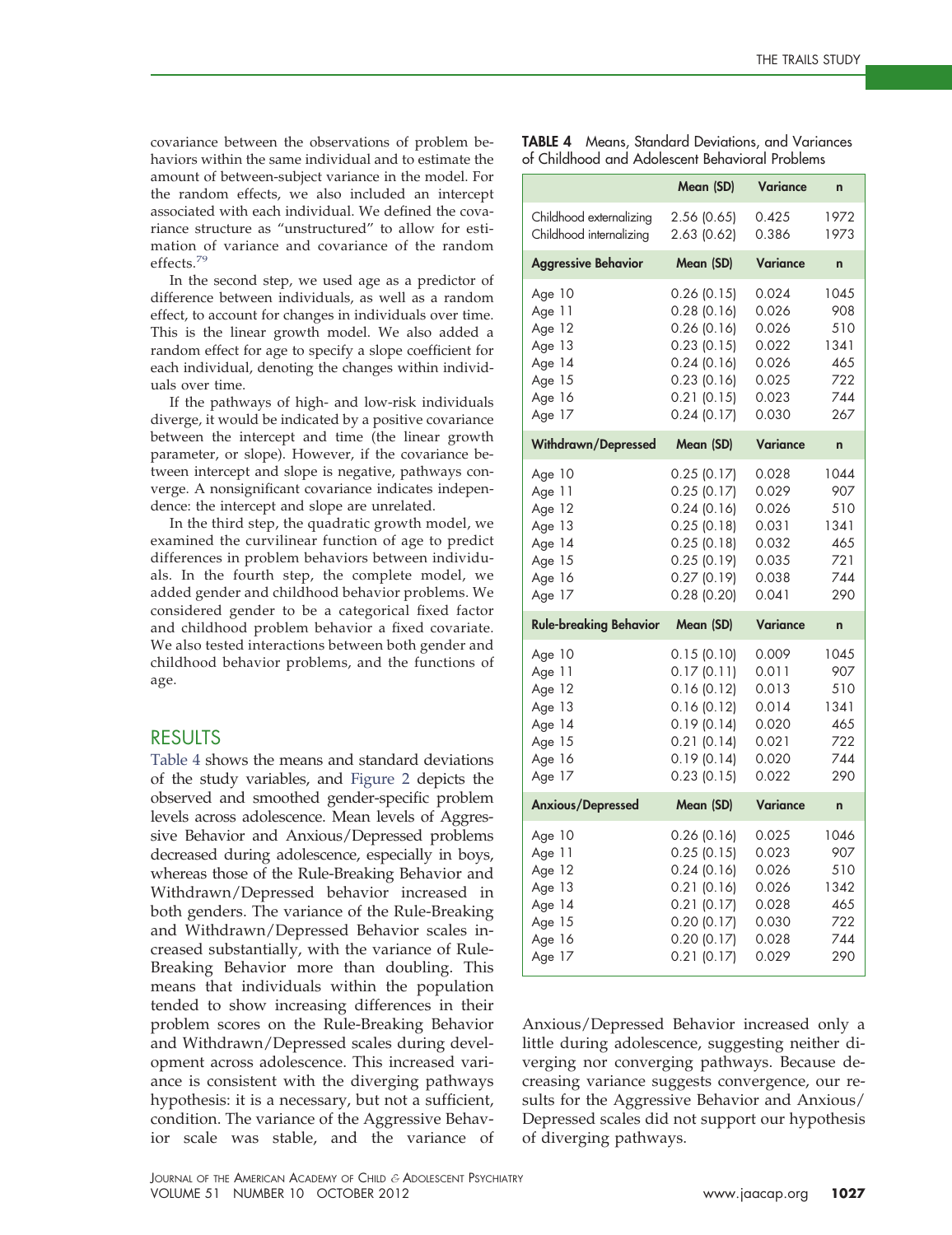

<span id="page-8-0"></span>**FIGURE 2** Observed and smoothed gender-specific problem levels in adolescence (ages 10-17 years).

[Tables 5](#page-9-0) and [6](#page-10-0) presents the maximum likelihood estimates and standard errors of the LMM analyses for each of the four dependent variables. For the dependent variables, each progressive step of growth model fit the data better than the previous model, based on the  $-2$  log-likelihood comparisons. Thus, the complete model fit the data better than the quadratic growth curve model, which fit better than the linear growth model, which, in turn, fit better than the unconditioned mean model. For reasons of parsimony, we do not present the estimates of the unconditional mean model (available on request). Between 50.4% and 60.4% of the variance in problem behaviors during adolescence was due to within-individual differences, rather than differences between individuals. This means that more than half of the differences in problem scores across adolescence in the general population are due to differences within individuals as a result of developmental changes.

#### Aggressive Behavior

The left panel of [Table 5](#page-9-0) shows the estimates and standard errors of the LMM analyses of Aggressive Behavior. The unconditional mean model (not presented in [Table 5\)](#page-9-0) showed that approximately 54% of the variation in aggression was due to interindividual differences. Comparison of the linear and unconditional model showed

that the linear rate of change accounted for nearly 24% of the variation in aggressive behavior. The linear growth model shows that participants, on average, had an aggression score of 0.16 at age 10 and that, overall, this score decreased during adolescence (i.e., fixed effect of age,  $-0.05$ ). The variances in intercept and age indicate that there are significant between-subject differences in both the initial level of aggressive behavior and its development during adolescence.

As indicated by the negative covariance of  $-0.04$  between intercept and time in the linear growth parameter, the level of aggression in adolescents with higher initial scores decreased more than did the level of aggression in adolescents with lower initial scores. Thus, adolescents' Aggressive Behavior scores became more similar over time: their pathways converged. This is inconsistent with the hypothesis of diverging pathways.

The quadratic growth curve model shows a positive quadratic shape, indicating that, although aggression decreased overall, there was a slight increase in late adolescence. According to the complete model, including gender and childhood externalizing behavior, the initial aggression level was 0.35 for boys. This score was significantly lower for girls (0.05). Childhood externalizing behavior was a very strong predictor of aggression at age 10 years. Furthermore,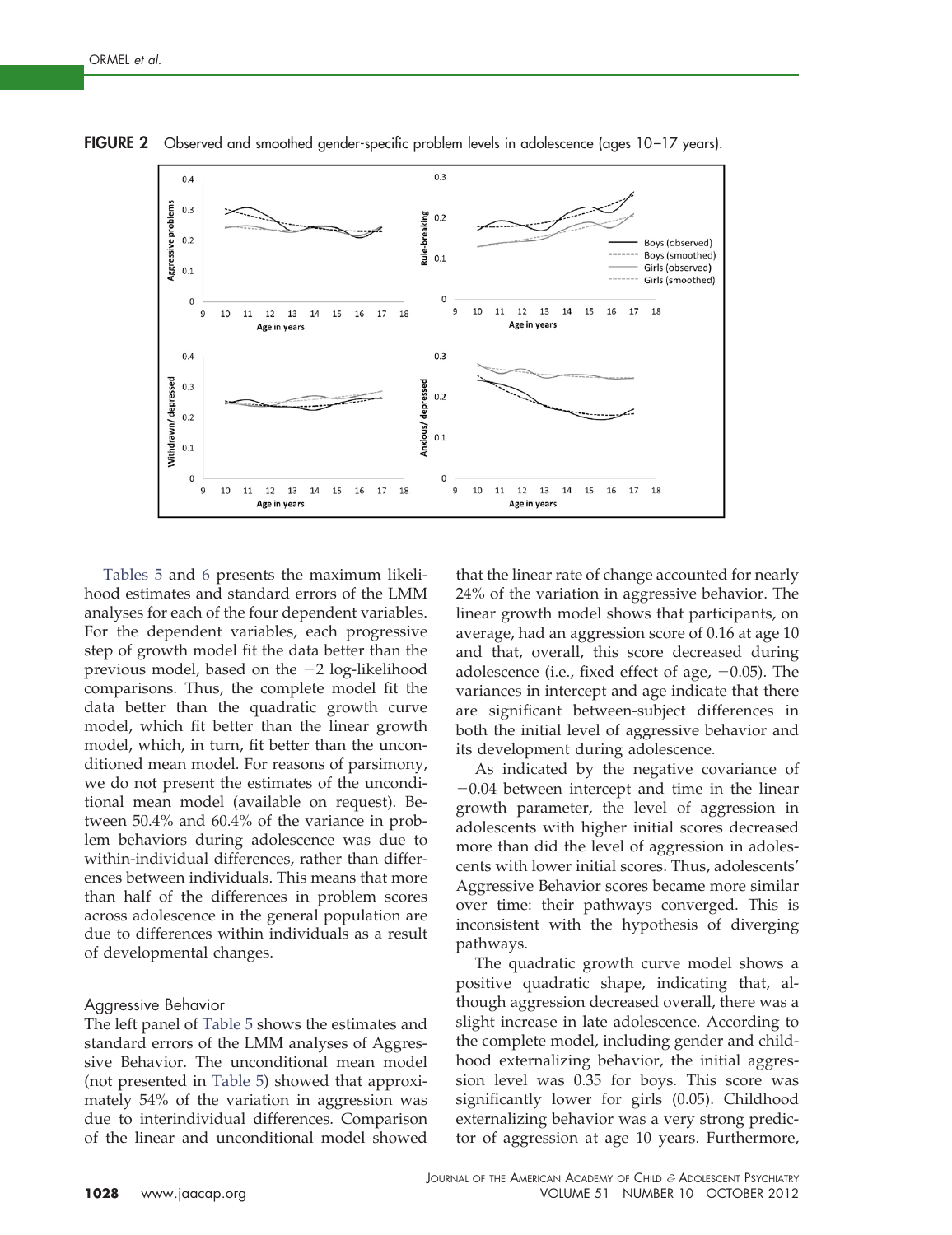|                                                                                                                                                                                                                                                                                                             | <b>Aggressive Behavior</b>                         |                                                       |                                               | <b>Rule-Breaking Behavior</b> |                                                       |                                               |  |
|-------------------------------------------------------------------------------------------------------------------------------------------------------------------------------------------------------------------------------------------------------------------------------------------------------------|----------------------------------------------------|-------------------------------------------------------|-----------------------------------------------|-------------------------------|-------------------------------------------------------|-----------------------------------------------|--|
|                                                                                                                                                                                                                                                                                                             | <b>Linear Growth Model</b><br><b>Estimate (SE)</b> | <b>Quadratic Growth Model</b><br><b>Estimate (SE)</b> | <b>Complete Model</b><br><b>Estimate (SE)</b> | <b>Linear Growth</b><br>Model | <b>Quadratic Growth Model</b><br><b>Estimate (SE)</b> | <b>Complete Model</b><br><b>Estimate (SE)</b> |  |
| Fixed effects                                                                                                                                                                                                                                                                                               |                                                    |                                                       |                                               |                               |                                                       |                                               |  |
| Intercept                                                                                                                                                                                                                                                                                                   | $0.16(0.02)***$                                    | $0.20(0.02)****$                                      | $0.35(0.03)$ ***                              | $-0.22$ (0.02)***             | $-0.17$ (0.02)***                                     | 0.00(0.03)                                    |  |
| Age                                                                                                                                                                                                                                                                                                         | $-0.05$ (0.00)***                                  | $-0.10(0.01)$ ***                                     | $-0.17(0.02)$ ***                             | $0.08$ $(0.00)***$            | 0.01(0.01)                                            | $-0.05$ (0.02)*                               |  |
| Age squared                                                                                                                                                                                                                                                                                                 |                                                    | $0.01$ $(0.00)***$                                    | $0.01$ (0.00)***                              |                               | $0.01$ $(0.00)***$                                    | $0.02$ (0.00)***                              |  |
| Girl (ref $=$ Boy)                                                                                                                                                                                                                                                                                          |                                                    |                                                       | $-0.30$ (0.05)***                             |                               |                                                       | $-0.37$ (0.04)***                             |  |
| Childhood externalizing                                                                                                                                                                                                                                                                                     |                                                    |                                                       | $0.40(0.02)$ ***                              |                               |                                                       | $0.20(0.02)$ ***                              |  |
| Interactions with age                                                                                                                                                                                                                                                                                       |                                                    |                                                       |                                               |                               |                                                       |                                               |  |
| Girl                                                                                                                                                                                                                                                                                                        |                                                    |                                                       | $0.12$ $(0.03)$ ***                           |                               |                                                       | $0.11(0.03)***$                               |  |
| Childhood externalizing                                                                                                                                                                                                                                                                                     |                                                    |                                                       | $-0.04(0.01)$ **                              |                               |                                                       | 0.01(0.01)                                    |  |
| Interactions with age squared                                                                                                                                                                                                                                                                               |                                                    |                                                       |                                               |                               |                                                       |                                               |  |
| Girl                                                                                                                                                                                                                                                                                                        |                                                    |                                                       | $-0.01$ (0.00)*                               |                               |                                                       | $-0.01$ (0.00)**                              |  |
| Childhood externalizing                                                                                                                                                                                                                                                                                     |                                                    |                                                       | $0.00$ $(0.00)$                               |                               |                                                       | $-0.00$ (0.00)                                |  |
| Random effects                                                                                                                                                                                                                                                                                              |                                                    |                                                       |                                               |                               |                                                       |                                               |  |
| Residual                                                                                                                                                                                                                                                                                                    | $0.35(0.01)***$                                    | $0.34(0.01)***$                                       | $0.33$ $(0.01)$ ***                           | $0.42$ $(0.01)$ ***           | $0.41 (0.01)$ ***                                     | $0.40(0.01)$ ***                              |  |
| Variance (intercepts)                                                                                                                                                                                                                                                                                       | $0.70$ $(0.04)$ ***                                | $0.71(0.04)$ ***                                      | $0.53$ (0.03)***                              | $0.27$ (0.03)***              | $0.29$ $(0.03)***$                                    | $0.20$ $(0.02)$ ***                           |  |
| Covariance (intercepts,                                                                                                                                                                                                                                                                                     | $-0.04$ (0.01)***                                  | $-0.04$ (0.01)***                                     | $-0.03(0.01)$ ***                             | $0.02$ $(0.01)$ **            | $0.01(0.01)^*$                                        | $0.01(0.01)$ **                               |  |
| time)                                                                                                                                                                                                                                                                                                       |                                                    |                                                       |                                               |                               |                                                       |                                               |  |
| Variance (age)                                                                                                                                                                                                                                                                                              | $0.01$ $(0.00)***$                                 | $0.01$ $(0.00)***$                                    | $0.01$ (0.00)***                              | $0.01$ $(0.00)***$            | $0.02$ $(0.00)***$                                    | $0.02$ $(0.00)***$                            |  |
| $-2$ Log Likelihood                                                                                                                                                                                                                                                                                         | 15242.06                                           | 15226.51                                              | 13446.56                                      | 15481.64                      | 15458.32                                              | 13812.45                                      |  |
| $\mathbf{v}$ , $\mathbf{v}$ , $\mathbf{v}$ , $\mathbf{v}$ , $\mathbf{v}$ , $\mathbf{v}$ , $\mathbf{v}$ , $\mathbf{v}$ , $\mathbf{v}$ , $\mathbf{v}$ , $\mathbf{v}$ , $\mathbf{v}$ , $\mathbf{v}$ , $\mathbf{v}$ , $\mathbf{v}$ , $\mathbf{v}$ , $\mathbf{v}$ , $\mathbf{v}$ , $\mathbf{v}$ , $\mathbf{v}$ , |                                                    |                                                       |                                               |                               |                                                       |                                               |  |

|  | TABLE 5 Linear Mixed Models of the Effect of Age, Gender, and Childhood Externalizing Behavior on Aggressive and Rule-Breaking Behaviors in Adolescence |  |  |  |  |  |
|--|---------------------------------------------------------------------------------------------------------------------------------------------------------|--|--|--|--|--|
|--|---------------------------------------------------------------------------------------------------------------------------------------------------------|--|--|--|--|--|

<span id="page-9-0"></span>*Note: \**<sup>p</sup> *.05, \*\**<sup>p</sup> *.01, \*\*\**<sup>p</sup> *.001 (two-sided tests).*

THE TRAILS STUDY

THE TRAILS STUDY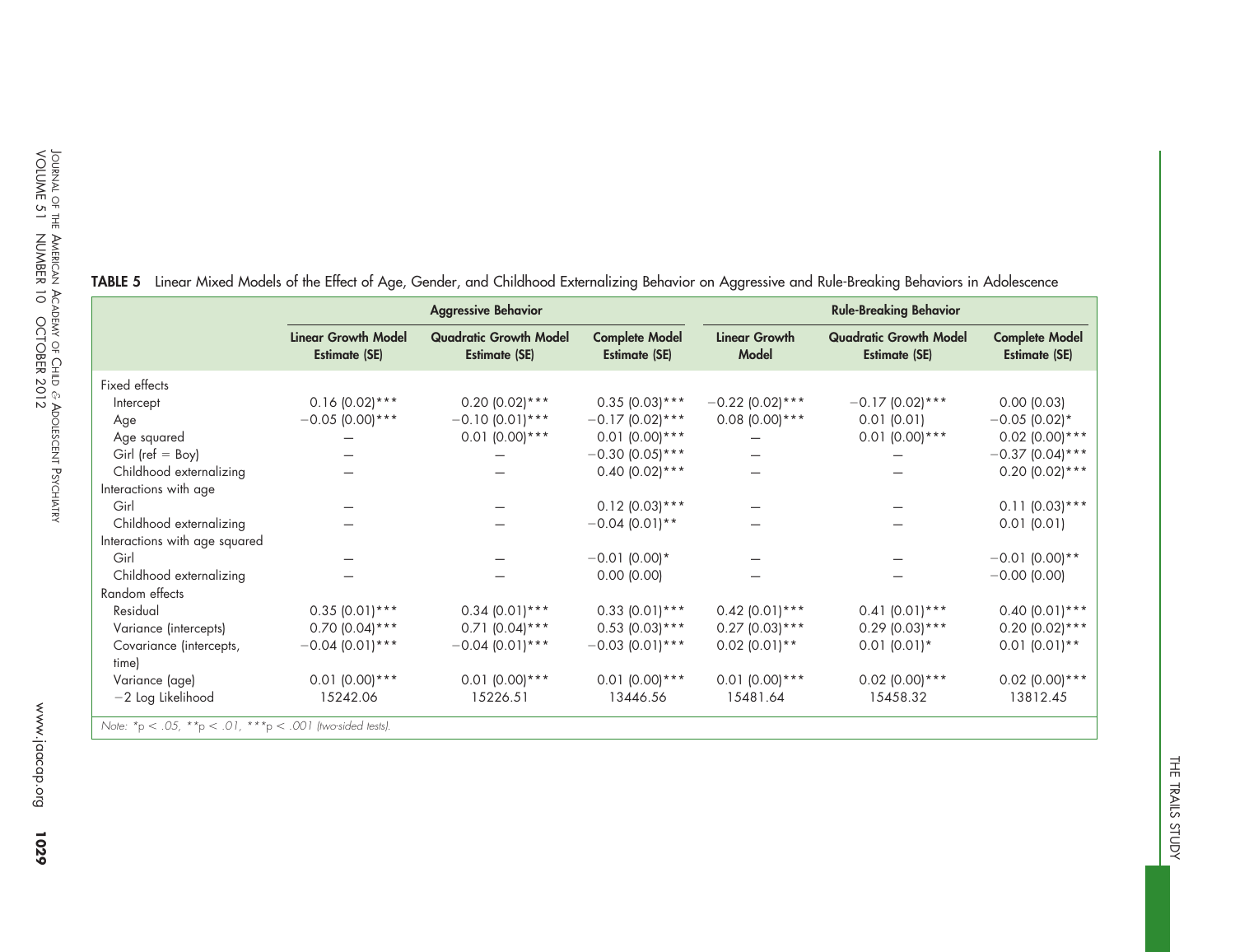|                               | Withdrawn/Depressed                                |                                                       |                                               | Anxious/Depressed             |                                                       |                                               |  |
|-------------------------------|----------------------------------------------------|-------------------------------------------------------|-----------------------------------------------|-------------------------------|-------------------------------------------------------|-----------------------------------------------|--|
|                               | <b>Linear Growth Model</b><br><b>Estimate (SE)</b> | <b>Quadratic Growth Model</b><br><b>Estimate (SE)</b> | <b>Complete Model</b><br><b>Estimate (SE)</b> | <b>Linear Growth</b><br>Model | <b>Quadratic Growth Model</b><br><b>Estimate (SE)</b> | <b>Complete Model</b><br><b>Estimate (SE)</b> |  |
| Fixed effects                 |                                                    |                                                       |                                               |                               |                                                       |                                               |  |
| Intercept                     | $-0.05$ (0.02)*                                    | $-0.02$ (0.02)                                        | $-0.00$ (0.03)                                | $0.18(0.02)***$               | $0.23$ $(0.02)$ ***                                   | $0.15(0.03)***$                               |  |
| Age                           | $0.02$ (0.00)**                                    | $-0.02$ (0.01)                                        | $-0.06$ (0.02)**                              | $-0.06$ (0.00)***             | $-0.12(0.01***$                                       | $-0.18(0.02)$ ***                             |  |
| Age squared                   |                                                    | $0.01$ $(0.00)**$                                     | $0.01$ $(0.00)**$                             |                               | $0.01$ $(0.00)***$                                    | $0.01$ (0.00)***                              |  |
| Girl (ref $=$ Boy)            |                                                    |                                                       | $-0.08$ (0.05)                                |                               |                                                       | $0.14(0.05)$ **                               |  |
| Childhood Internalizing       |                                                    |                                                       | $0.25$ $(0.02)$ ***                           |                               |                                                       | $0.25(0.02)$ ***                              |  |
| Interactions with age         |                                                    |                                                       |                                               |                               |                                                       |                                               |  |
| Girl                          |                                                    |                                                       | $0.10(0.03)$ **                               |                               |                                                       | $0.12(0.03)***$                               |  |
| Childhood Internalizing       |                                                    |                                                       | $-0.04(0.01)$ **                              |                               |                                                       | $-0.03$ (0.02)                                |  |
| Interactions with age squared |                                                    |                                                       |                                               |                               |                                                       |                                               |  |
| Girl                          |                                                    |                                                       | $-0.01$ (0.00)*                               |                               |                                                       | $-0.01$ (0.00)                                |  |
| Childhood Internalizing       |                                                    |                                                       | $0.00$ $(0.00)*$                              |                               |                                                       | $0.00$ $(0.00)$                               |  |
| Random effects                |                                                    |                                                       |                                               |                               |                                                       |                                               |  |
| Residual                      | $0.39(0.01)$ ***                                   | $0.39(0.01)$ ***                                      | $0.37(0.01)$ ***                              | $0.37(0.01)$ ***              | $0.37$ $(0.01)$ ***                                   | $0.36(0.01)$ ***                              |  |
| Variance (intercepts)         | $0.53$ $(0.03)$ ***                                | $0.53$ $(0.03)$ ***                                   | $0.46$ (0.03)***                              | $0.57$ $(0.03)$ ***           | $0.57$ $(0.03)$ ***                                   | $0.50$ $(0.03)***$                            |  |
| Covariance (intercepts,       | $-0.02$ (0.01)**                                   | $-0.02$ (0.01)***                                     | $-0.02$ (0.01)*                               | $-0.02$ (0.01)***             | $-0.02$ (0.01)***                                     | $-0.02$ (0.01)***                             |  |
| time)                         |                                                    |                                                       |                                               |                               |                                                       |                                               |  |
| Variance (age)                | $0.02$ $(0.00)***$                                 | $0.02$ $(0.00)***$                                    | $0.02$ (0.00)***                              | $0.01$ $(0.00)***$            | $0.01$ $(0.00)***$                                    | $0.01$ $(0.00)***$                            |  |
| -2 Log Likelihood             | 15572.41                                           | 15564.15                                              | 14078.62                                      | 15392.87                      | 15375.85                                              | 13749.95                                      |  |

**TABLE 6** Linear Mixed Models of the Effect of Age, Gender, and Childhood Internalizing Behavior on Depressive/Withdrawn and Anxious/Depressed Behaviors in Adolescence

<span id="page-10-0"></span>*Note: \**<sup>p</sup> *.05, \*\**<sup>p</sup> *.01, \*\*\**<sup>p</sup> *.001 (two-sided tests).*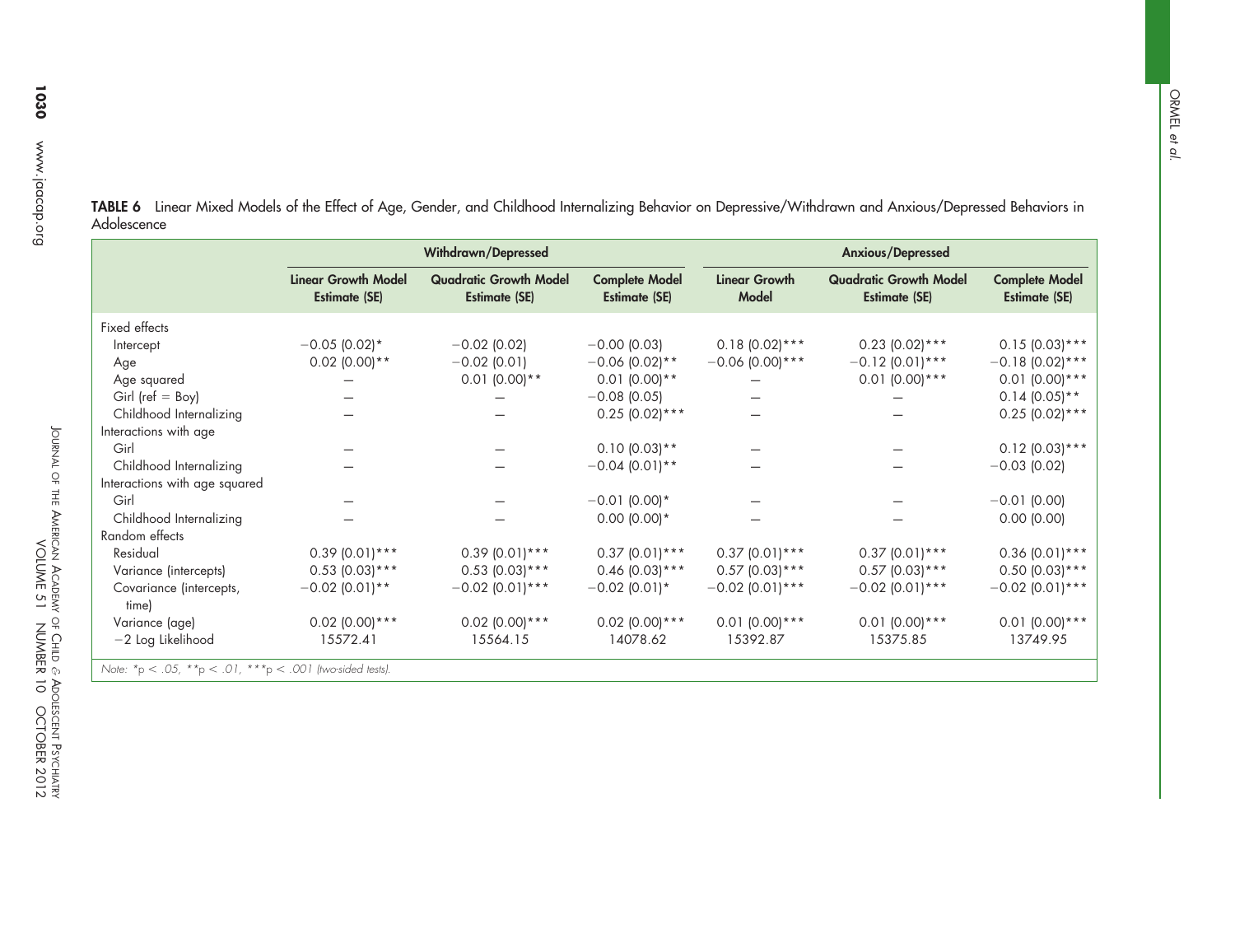interactions with age indicated that boys' aggression decreased annually by 0.17, whereas girls' aggression decreased by 0.05, suggesting that boys and girls became more similar during adolescence although they started off at different levels. Furthermore, the interaction between age and childhood externalizing shows that the effect of childhood externalizing decreased during adolescence by 0.04 per year.

## Rule-Breaking Behavior

The right panel of [Table 5](#page-9-0) presents estimates and standard errors of the LMM analyses of Rule-Breaking Behavior. The unconditional mean model (not presented in [Table 5\)](#page-9-0) showed that approximately 44% of the variation in rule breaking was due to interindividual differences. Comparison of the linear and unconditional model showed that the linear rate of change accounted for nearly 25% of the variation in rule-breaking. The linear growth model shows that adolescents on average had a rule-breaking score of  $-0.22$  at age 10, and that this score increased during adolescence by 0.08 annually. The quadratic growth curve model shows a positive quadratic shape, indicating that this increase in rulebreaking behavior largely occurred in the second half of adolescence. The linear effect was no longer significant.

The positive covariance between intercept and time indicates that the level of rule-breaking behavior in adolescents with higher initial scores increased more than in adolescents with lower initial scores. Individuals thus became more dissimilar over time in terms of rule breaking. In other words, their pathways diverged, consistent with the diverging pathways hypothesis.

According to the complete model, the level of Rule-Breaking Behavior scale scores at age 10 was estimated at 0.0 for boys. This score was significantly lower for girls  $(-0.37)$ . Childhood externalizing was a strong predictor of rule breaking during adolescence, and its effect did not decay. This is indicated by the lack of negative interaction of childhood externalizing with age. Interactions of gender with age indicate that girls' rule-breaking behavior increased during adolescence (0.06 annually), whereas boys decreased  $(-0.05$  annually). Girls, however, began at a much lower level of rule breaking than boys. Furthermore, boys increased more in rule breaking during the second half of adolescence than girls, as indicated by the quadratic age effect. The

significant variances in the intercept and age indicate that there are significant differences between individuals in both the initial levels of rule breaking and its development.

## Withdrawn/Depressed

The linear and quadratic growth models indicate that Withdrawn/Depressed scale scores [\(Table 6\)](#page-10-0) began to increase at age 15 years, resulting in an overall increase during adolescence. Participants had a mean Withdrawn/Depressed score of  $-0.05$  at age 10 years. The unconditional mean model (not presented in [Table 6\)](#page-10-0) showed that approximately 51% of the variation in Withdrawn/Depressed scores was due to interindividual differences. Comparison of the linear and unconditional model showed that the linear rate of change accounted for about one-fifth (21.7%) of the variation in Withdrawn/Depressed scale scores.

A negative covariance of  $-0.02$  between the intercept and linear growth parameter implies that withdrawal and depression in adolescents with high initial levels of withdrawal and depression increased less compared to adolescents with low initial levels of withdrawal and depression, which increased more strongly. Individuals thus became more similar over time. This tendency to converge does not support the diverging pathways hypothesis.

The complete model shows that childhood internalizing strongly predicted Withdrawn/ Depressed Behavior scores in early adolescence. However, that effect decayed during adolescence, at least in part, as indicated by the negative interaction with age  $(-0.04)$ . Interactions of gender with age indicate that boys' Withdrawn/ Depressed level decreased slightly, followed by an increase in the second half of adolescence, whereas girls' Withdrawn/Depressed level increased by 0.04 annually. At age 10 years, boys and girls did not have significantly different depression levels; their divergence occurred after age 14.

## Anxious/Depressed

The linear and quadratic growth model estimates for Anxious/Depressed in [Table 6](#page-10-0) indicate that this behavior decreased in the first half of the study period, with a smaller increase in the second half. The linear model shows that participants had a mean Anxious/Depressed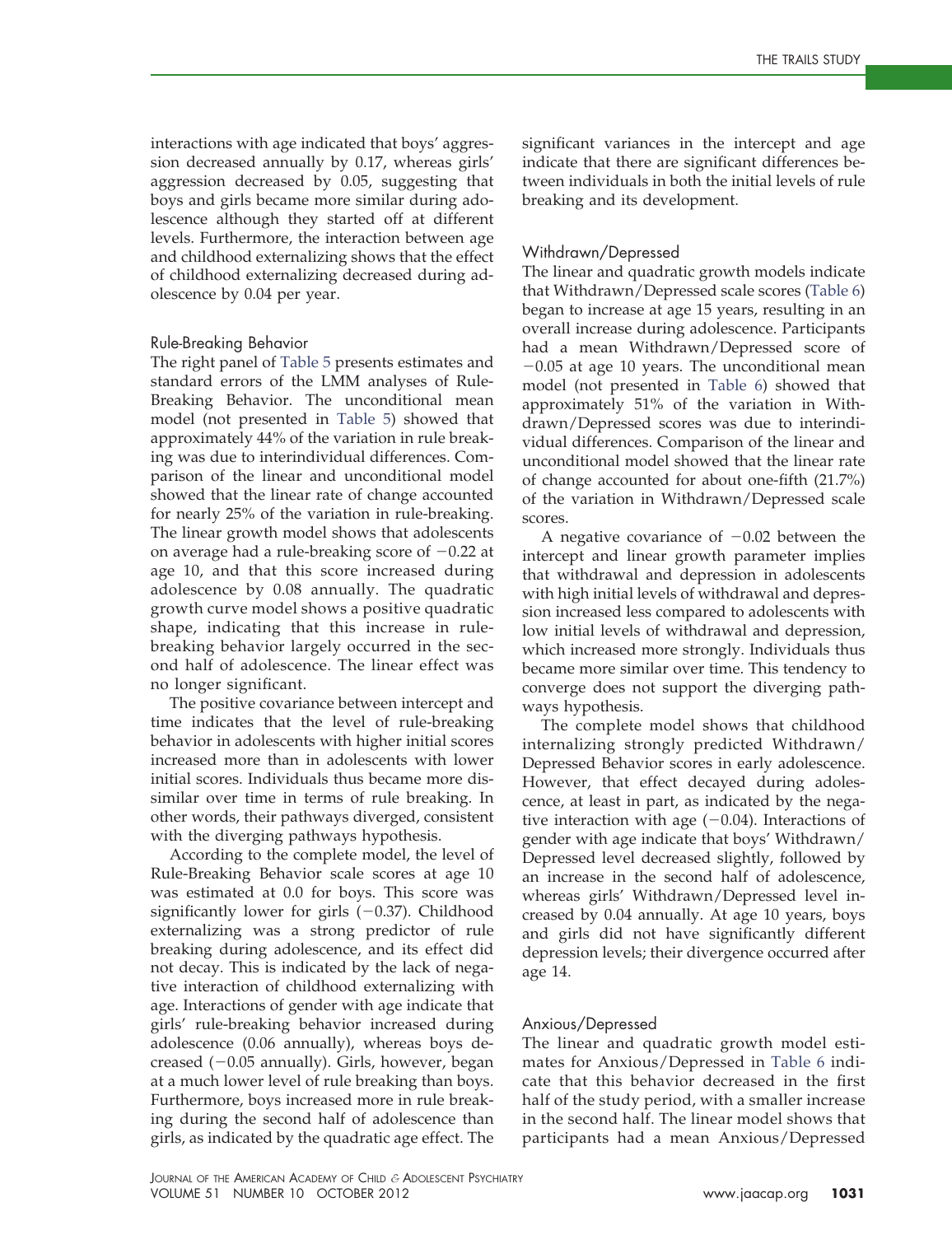score of 0.18 at age 10. The unconditional mean model (not presented in [Table 6\)](#page-10-0) showed that approximately 52% of the variation in Anxious/ Depressed was due to interindividual differences Comparison of the linear and unconditional model showed that 23% of the variation in Anxious/ Depressed was explained by the linear rate of change.

Significant variances in the intercept and age indicate that there are significant differences between individuals in both the initial level of anxious/ depressed behavior and its development.

As indicated by the negative covariance of  $-0.02$  between the intercept and time, the level of anxiety and depression in adolescents with high initial scores decreased more than the level of anxiety and depression in adolescents with lower initial scores, which decreased less steeply. Individuals' Anxious/Depressed scores thus became more similar over time. In other words, their anxious/depression pathways converged. This is inconsistent with the hypothesis of diverging pathways.

The complete model estimates indicate that, at age 10, boys had an Anxious/Depressed scale score of 0.15 and girls 0.29. Again, childhood internalizing behavior was a strong predictor of higher Anxious/Depressed scores at age 10, and its predictive value hardly fell during adolescence, because the negative interaction with age was marginally significant  $(p = 0.06)$ . Interactions of gender with age indicate that boys' Anxious/ Depressed scores decreased more strongly during the first half of adolescence than girls' scores. Girls, however, started off at a higher level than boys. In both genders, Anxious/Depressed scores increased slightly in late adolescence [\(Figure 2\)](#page-8-0).

# **DISCUSSION**

In this study, we examined the development of internalizing and externalizing behaviors during adolescence. Our analyses produced two important sets of findings. The first set emphasizes that the study of developmental pathways needs to take into account the individual's gender, type of psychopathology, and age. Normative development differs not only between internalizing and externalizing problems, but also between dimensions within these broad domains. Rule-Breaking Behavior, such as stealing, substance use, and truancy, increased during adolescence, whereas aggressive behaviors, mostly behaviors involving physical aggression such as fighting, decreased. This finding is consistent with other recent studies. $80,81$  The decrease in aggression was weaker for girls and aggression tended to increase slightly, in both boys and girls, later in adolescence. In the internalizing domain, Anxious/Depressed and Withdrawn/Depressed scale scores decreased over time in boys, with a small increase in late adolescence. However, in girls, these behaviors first remained stable and then increased, especially withdrawn/depressed behaviors. Consistent with an earlier report,  $80,81$  this evidence suggests that normative developmental pathways are dimension and gender specific. From a clinical point of view, it is important to know what developmental changes are to be expected that can be regarded as normal.

Our second set of findings addresses the diverging pathway hypothesis, which was supported only by Rule-Breaking Behavior scores. The developmental pathways of aggression and the two internalizing problem scales, unexpectedly, tended to converge rather than diverge. We do not have a straightforward explanation for these findings. Rule-Breaking Behavior is the dimension with the strongest mean increase during adolescence, and also the dimension that is probably most strongly affected by peer influences. It is possible that peer influences play an important role in the person–environment transactions that fuel the diverging pathways of rulebreaking behaviors. There is evidence showing that individuals with relatively high levels of rule-breaking behavior in late childhood or early adolescence tend to socialize with peers with similar rule-breaking and associated behaviors.<sup>[82](#page-16-15)</sup> Social pressures in these deviant peer groups may reinforce and expand rule-breaking behavior during adolescence. $83,84$  This hypothesized role of peers fits the "corresponsive principle" that the most likely effect of life experiences on behavior and personality development is to enhance the characteristics that led people to those experiences in the first place.<sup>[72](#page-16-7)</sup> The corresponsive principle links the mutually reinforcing person– environment transactions of social selection and social influence. In the context of rule breaking, social selection refers to the selection of young rule breakers into deviant peer groups. Social influence refers to the impact of a group on the rule-breaking behavior of its members by means of social pressure and exposure to group-created rule-breaking opportunities. Recent evidence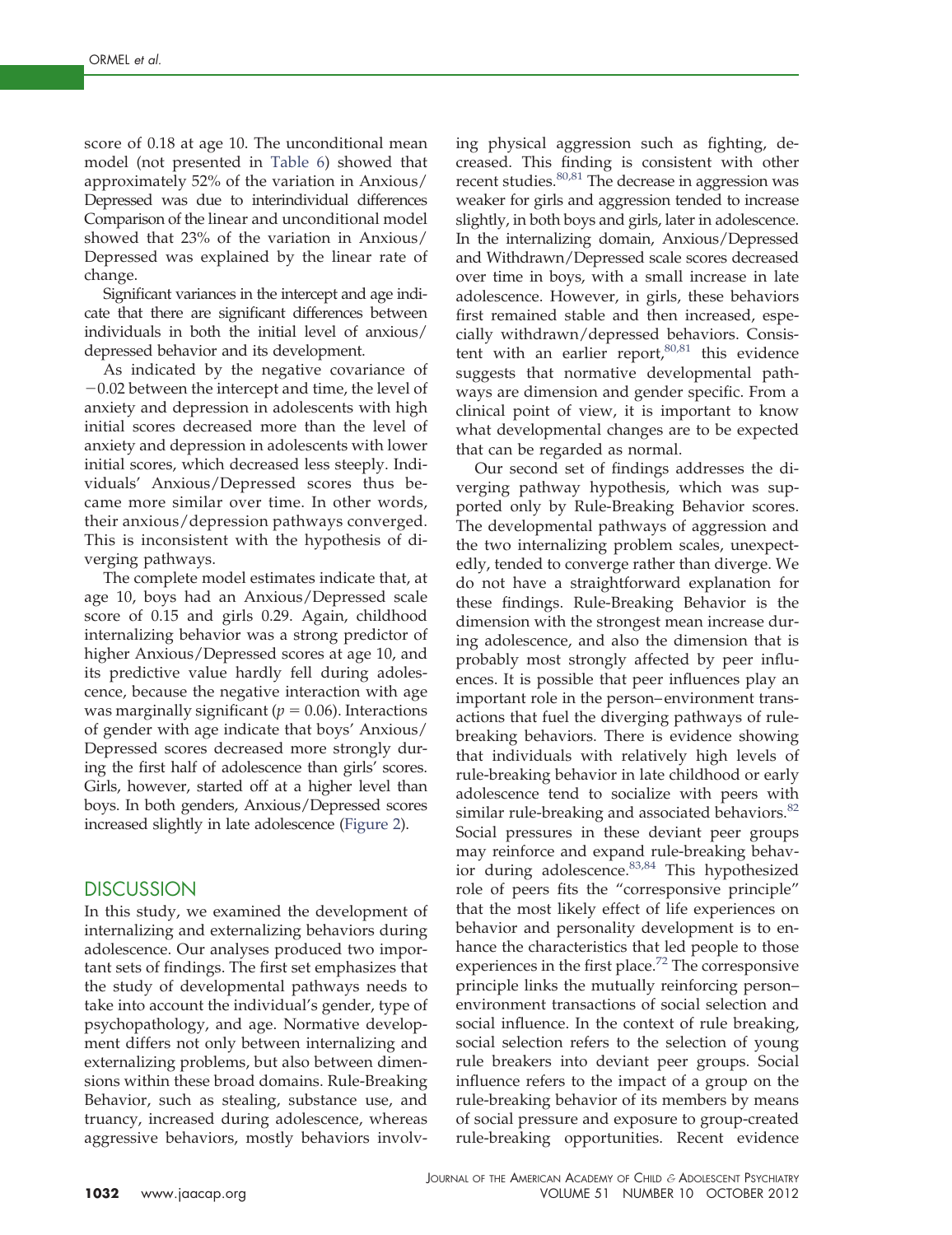supports this hypothesis. $82$  This finding has implications for both researchers and clinicians. If we want to bend the negative spiral of those adolescents with rule-breaking behavior toward better adjustment, we need to intervene as soon as these behaviors emerge and especially look into strategies that will interfere with the adolescents' tendency to interact with peers who are deviant.

Why did we find converging, and not diverging or stable, pathways for internalizing and aggressive problems? We offer six post hoc explanations for the unexpected findings. First, selective attrition. Nonresponse analyses showed that attrition is associated with baseline problem level, in particular of the externalizing type. $1,2$  The effect of relatively high attrition in those with high baseline and increasing problem levels is a bias toward converging pathways. However, it should be noted that we do not know whether baseline problem level in the attrition group is associated with increasing problem levels. Second, high and increasing problem levels may set into motion counterforces that reduce or reverse deviant development. Examples of potential counter-forces include mental health treatment and prevention, police and judicial involvement, and school and parental interventions. This comports with evidence that we previously documented, that treatment for emotional and behavioral problems in adolescence is concentrated in those with high or increasing problem levels.<sup>[85](#page-16-17)</sup> Third, in contrast to rule-breaking behavior, it is difficult to envision how peers could play a similar corresponsive role in influencing anxiety and depression.<sup>[86](#page-16-18)</sup> Fourth, adolescents with high initial problem levels may benefit more from the maturation of brain structures involved in the regulation of emotions and be-haviors.<sup>[87-89](#page-16-19)</sup> Fifth, the converging trend may be due to a transitory increased level of problem behaviors of some individuals at baseline who subsequently return to their characteristic set point level of problem behaviors.<sup>[90](#page-16-20)</sup> Finally, it should be noted that these findings for internalizing problems and aggression do not preclude the possibility that risks of these problems accumulate in particular individuals and subgroups. However, the data clearly showed that such an accumulation is unrelated to initial vulnerability as indexed by baseline problem levels.

Childhood problems strongly predicted problems in early adolescence. However, the magnitude of their association with problem levels later in adolescence gradually decreased (except for rule breaking, for which the association with early adolescent levels was weaker but remained stable throughout adolescence). Again this suggests that adolescence is not a life stage where risk accumulates in the initially vulnerable, with the exception of rule-breaking behavior; rather, the collective evidence points to stability of risk on one hand, and changes of risk unrelated to childhood problem levels on the other. Thus, the diverging pathways observed in rule-breaking behaviors may not only be due to accumulating risk in the vulnerable, but also to increased opportunity to break rules.

These findings should be interpreted in the context of their limitations and strengths. Some notable strengths of this study include its large sample of adolescents and 8-year follow-up period, multi-informant ratings on a range of problem behaviors throughout adolescence, limited nonresponse at baseline, and limited attrition at follow-ups. This allowed us to examine whether developmental pathways diverge in adolescence. However, an important limitation should also be mentioned. We could not use the data collected at T4, when the cohort was 18 to 20 years, both because of a change from the Youth Self Report to the Adult Self Report, which contains somewhat different items, and because of a lack of parental ratings. Therefore, the data analyzed do not cover the last phase of adolescence.

Although reasonable arguments support the hypothesis of diverging pathways during adolescence, derived from person–environment transactions and interactions that promote an ongoing concentration of risk in the vulnerable, we found evidence of diverging pathways only in rulebreaking behavior. We think that these diverging rule-breaking pathways arise from early socialization with deviant peers. Pathways for aggression and internalizing problems did not diverge. This may be due to effective counter-forces, such as mental health treatment and judicial involvement, or because these dimensions of psychopathology are less sensitive to environmental influences, including peers. Investigation of the validity of these hypotheses is one of the challenges facing the field. Finally, the view that problem levels increase during adolescence needs refinement, in terms both of problem type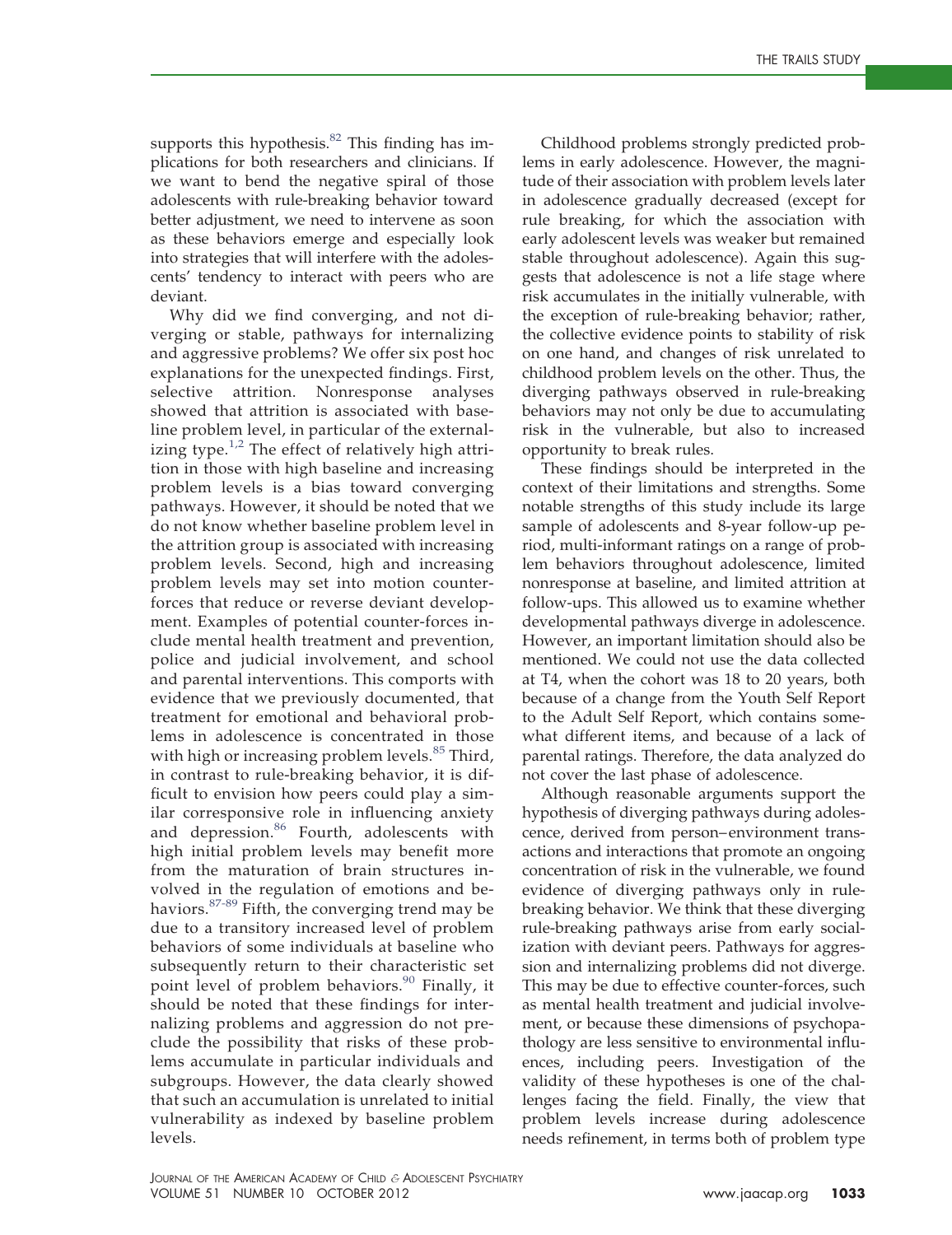and gender. Notably, although rule-breaking (in both genders) and withdrawn/depressed behavior (particularly in girls) increased during adolescence, we found no increase in aggression or anxious/depressed behavior. *&*

#### Accepted August 1, 2012.

Drs. Ormel and Oldehinkel contributed equally to this research.

Drs. Ormel, Oldehinkel, and Sijtsema, and Mr. Raven are with the Interdisciplinary Center for Psychopathology and Emotion Regulation (ICPE), University Medical Center Groningen, University of Groningen, Groningen. Drs. van Oort and Verhulst are with Erasmus Medical Center, Rotterdam. Dr. Veenstra is with the University of Groningen, Groningen. Dr. Vollebergh is with the University of Utrecht, Utrecht.

This research is part of the TRacking Adolescents' Individual Lives Survey (TRAILS). Participating centers of TRAILS include various departments of the University Medical Center and University of Groningen, the Erasmus University Medical Center Rotterdam, the University of Utrecht, the Radboud Medical Center Nijmegen, and the Parnassia Bavo group, all in the Netherlands. TRAILS has been financially supported by various grants from the Netherlands Organization for Scientific Research (NWO) (Medical Research Council program grant GB-MW 940-38-011, the Netherlands Organisation for Health Research and Development [ZonMW] Brainpower grant 100-001- 004, ZonMw Risk Behavior and Dependence grants 60-60600-97- 118, ZonMw Culture and Health grant 261-98-710, Social Sciences Council medium-sized investment grants GB-MaGW 480-01-006 and GB-MaGW 480-07-001, Social Sciences Council project grants GB-MaGW 452-04-314 and GB-MaGW 452-06-004, NWO

#### <span id="page-14-0"></span>REFERENCES

- 1. Huisman M, Oldehinkel AJ, Winter AD, *et al.* Cohort profile: the Dutch 'TRacking Adolescents' Individual Lives' Survey'; TRAILS. Int J Epidemiol. 2008;1464-3685.
- 2. de Winter AF, Oldehinkel AJ, Veenstra R, *et al.* Evaluation of non-response bias in mental health determinants and outcomes in a large sample of pre-adolescents. Eur J Epidemiol. 2005;20:173-181.
- <span id="page-14-1"></span>3. Nederhof E, Jorg F, Raven D, *et al.* Benefits of extensive recruitment effort persist during follow-ups and are consistent across age group and survey method. The TRAILS study. BMC Med Res Methodol. 2012;12:93.
- <span id="page-14-2"></span>4. Achenbach TM, Howell CT, McConaughy SH, *et al.* Six-year predictors of problems in a national sample: III. Transitions to young adult syndromes. J Am Acad Child Adolesc Psychiatry. 1995;34:658-669.
- 5. Costello EJ, Angold A, Keeler GP. Adolescent outcomes of childhood disorders: the consequences of severity and impairment. J Am Acad Child Adolesc Psychiatry. 1999;38:121-128.
- 6. Moffitt TE, Caspi A, Taylor A, *et al.* How common are common mental disorders? Evidence that lifetime prevalence rates are doubled by prospective versus retrospective ascertainment. Psychol Med. 2010;40:899-909.
- 7. Kim-Cohen J, Caspi A, Moffitt TE, *et al.* Prior juvenile diagnoses in adults with mental disorder—developmental follow-back of a prospective-longitudinal cohort. Arch Gen Psychiatry. 2003;60: 709-717.
- 8. Hofstra MB, van der Ende J, Verhulst FC. Continuity and change of psychopathology from childhood into adulthood: a 14-year follow-up study. J Am Acad Child Adolesc Psychiatry. 2000;39: 850-858.
- 9. Lieb R, Isensee B, Hofler M, *et al.* Parental major depression and the risk of depression and other mental disorders in offspring: a prospective-longitudinal community study. Arch Gen Psychiatry. 2002;59:365-374.
- 10. Bittner A, Goodwin RD, Wittchen HU, *et al.* What characteristics of primary anxiety disorders predict subsequent major depressive disorder? J Clin Psychiatry. 2004;65:618-626, quiz.

large-sized investment grant 175.010.2003.005, NWO Longitudinal Survey and Panel Funding 481-08-013), the Dutch Ministry of Justice (WODC), the European Science Foundation (EuroSTRESS project FP-006), Biobanking and Biomolecular Resources Research Infrastructure BBMRI-NL (CP 32), and the participating universities.

This article is part of a special series on recent findings and progress in the fields of birth cohort and longitudinal studies of child and adolescent psychopathology. This special series is intended to showcase some of the most important new findings and promising leads in the study of developmental psychopathology over time, and to demonstrate the *Journal's* renewed commitment to publishing the highest quality articles on the topic. Each article is in part a review of the most important findings to date from the study and in part original research to allow readers to learn about a new research finding with a more complete context of the study than is usually possible.

The authors are grateful to all adolescents, their parents and teachers who participated in this research and to everyone who worked on this project and made it possible.

Disclosure: Dr. Verhulst has published the Dutch translation of the Achenbach System of Empirically Based Assessment. Drs. Ormel, Oldehinkel, Sijtsema, van Oort, Veenstra, and Vollebergh, and Mr. Raven report no biomedical financial interests or potential conflicts of interest.

Correspondence to Johan Ormel, Ph.D., Interdisciplinary Center for Psychopathology and Emotion Regulation (ICPE), University Medical Center Groningen, CC 72, P.O. Box 30.001, 9700 RB Groningen, the Netherlands; e-mail: [j.ormel@umcg.nl](mailto:j.ormel@umcg.nl)

0890-8567/\$36.00/©2012 American Academy of Child and Adolescent Psychiatry

<http://dx.doi.org/10.1016/j.jaac.2012.08.004>

- <span id="page-14-3"></span>11. Oldehinkel AJ, Hartman CA, de Winter AF, *et al.* Temperament profiles associated with internalizing and externalizing problems in preadolescence. Dev Psychopathol. 2004;16:421-440.
- <span id="page-14-4"></span>12. Ormel J, Oldenhinkel AJ, Ferdinand RF, *et al.* Internalizing and externalizing problems in adolescence: general and dimensionspecific effects of familial loadings and preadolescent temperament traits. Psychol Med. 2005;35:1825-1835.
- 13. Herba CM, Ferdinand RF, Stijnen T, *et al.* Victimization and suicide ideation in the TRAILS study: specific vulnerabilities of victims. J Child Psychol Psychiatry. 2008;49:867-876.
- 14. Buschgens CJ, Swinkels SH, van Aken MA, *et al.* Externalizing behaviors in preadolescents: familial risk to externalizing behaviors, prenatal and perinatal risks, and their interactions. Eur Child Adolesc Psychiatry. 2009;18:65-74.
- <span id="page-14-8"></span><span id="page-14-7"></span>15. van Oort FV, Greaves-Lord K, Ormel J, *et al.* Risk indicators of anxiety throughout adolescence: the TRAILS study. Depress Anxiety. 2011;28:485-494.
- 16. Amone-P'Olak K, Burger H, Huisman M, *et al.* Parental psychopathology and socioeconomic position predict adolescent offspring's mental health independently and do not interact: the TRAILS study. J Epidemiol Community Health. 2011;65:57- 63.
- <span id="page-14-9"></span>17. Veenstra R, Lindenberg S, Oldehinkel AJ, *et al.* Bullying and victimization in elementary schools: a comparison of bullies, victims, bully/victims, and uninvolved preadolescents. Dev Psychol. 2005;41:672-682.
- <span id="page-14-6"></span><span id="page-14-5"></span>18. Dick DM, Meyers JL, Latendresse SJ, *et al.* CHRM2, parental monitoring, and adolescent externalizing behavior: evidence for gene-environment interaction. Psychol Sci. 2011;22:481-489.
- 19. Creemers HE, Harakeh Z, Dick DM, *et al.* DRD2 and DRD4 in relation to regular alcohol and cannabis use among adolescents: does parenting modify the impact of genetic vulnerability? the TRAILS study. Drug Alcohol Depend. 2011;115:35-42.
- Nederhof E, Bouma EM, Oldehinkel AJ, et al. Interaction between childhood adversity, brain-derived neurotrophic factor val/met and serotonin transporter promoter polymorphism on depression: the TRAILS study. Biol Psychiatry. 2010;68:209-212.

JOURNAL OF THE AMERICAN ACADEMY OF CHILD *&* ADOLESCENT PSYCHIATRY **1034** www.jaacap.org VOLUME 51 NUMBER 10 OCTOBER 2012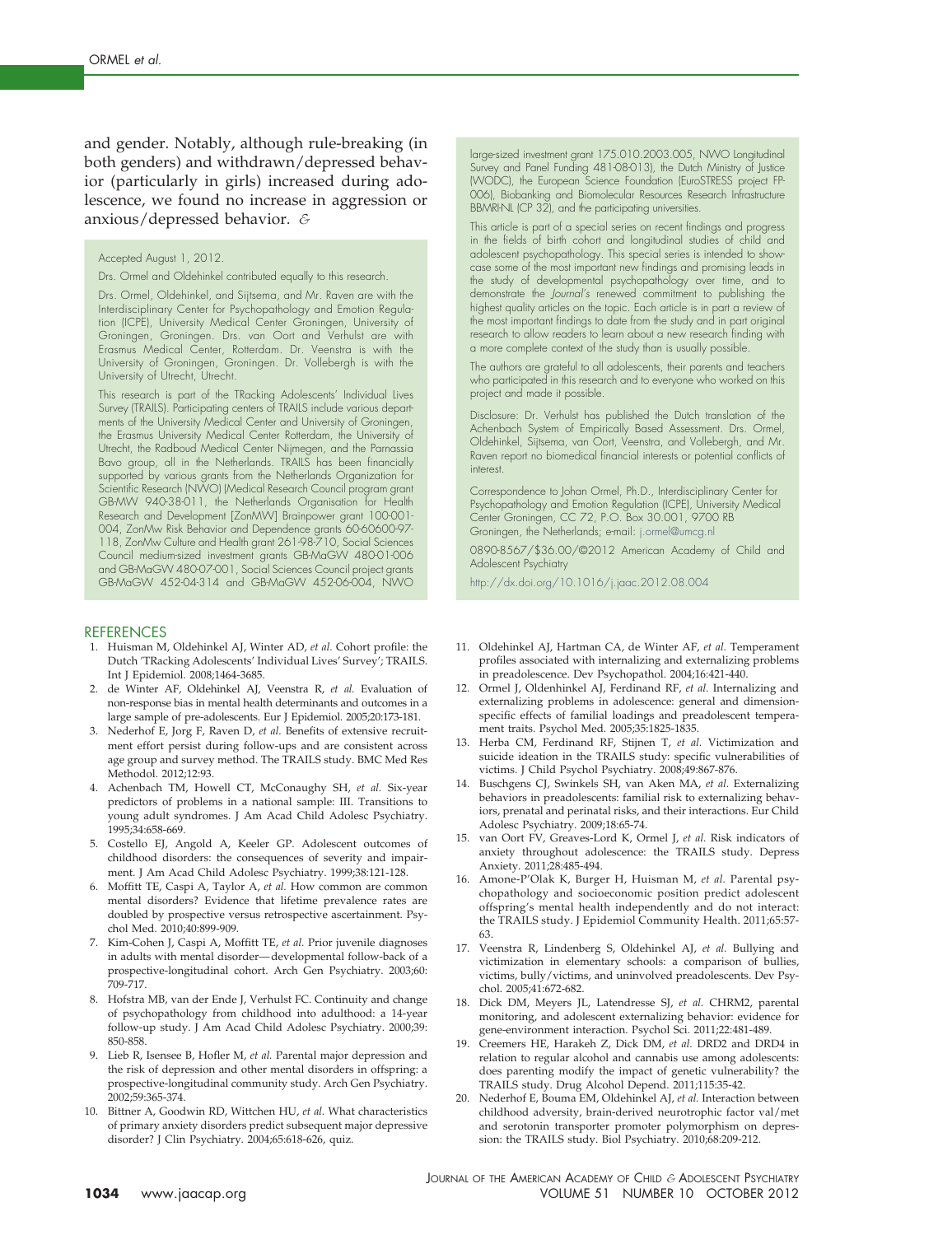- <span id="page-15-0"></span>21. Hankin BL, Nederhof E, Oppenheimer MS, *et al.* Differential susceptibility in youth: evidence that 5-HTTLPR X positive parenting is associated with positive affect "For better and worse." Translat Psychiatry. 2011; 1:e44.
- <span id="page-15-1"></span>22. Nederhof E, Bouma EM, Riese H, *et al.* Evidence for plasticity genotypes in a gene-gene-environment interaction: the TRAILS study. Genes Brain Behav. 2010;9:968-973.
- <span id="page-15-2"></span>23. Bouma EM, Riese H, Doornbos B, *et al.* Genetically based reduced MAOA and COMT functioning is associated with the cortisol stress response: a replication study. Mol Psychiatry. 2011;17:119-21.
- 24. Bouma EM, Riese H, Nolte IM, *et al.* No associations between single nucleotide polymorphisms in corticoid receptor genes and heart rate and cortisol responses to a standardized social stress test in adolescents: the TRAILS study. Behav Genet. 2011;41:253- 261.
- 25. Creemers HE, Dijkstra JK, Vollebergh WA, *et al.* Predicting life-time and regular cannabis use during adolescence; the roles of temperament and peer substance use: the TRAILS study. Addiction. 2010;105:699-708.
- 26. Creemers HE, Korhonen T, Kaprio J, *et al.* The role of temperament in the relationship between early onset of tobacco and cannabis use: the TRAILS study. Drug Alcohol Depend. 2009;104: 113-118.
- 27. Creemers HE, van Lier PA, Vollebergh WA, *et al.* Predicting onset of cannabis use in early adolescence: the interrelation between high-intensity pleasure and disruptive behavior: the TRAILS study. J Stud Alcohol Drugs. 2009;70:850-858.
- 28. Oldehinkel AJ, Hartman CA, Nederhof E, *et al.* Effortful control as predictor of adolescents' psychological and physiological responses to a social stress test: the TRacking Adolescents' Individual Lives Survey. Dev Psychopathol. 2011;23:679-688.
- 29. Oldehinkel AJ, Veenstra R, Ormel J, *et al.* Temperament, parenting, and depressive symptoms in a population sample of preadolescents. J Child Psychol Psychiatry. 2006;47:684-695.
- <span id="page-15-10"></span>30. Sentse M, Ormel J, Veenstra R, *et al.* Child temperament moderates the impact of parental separation on adolescent mental health: the TRAILS study. J Fam Psychol. 2011;25:97-106.
- 31. Sentse M, Veenstra R, Lindenberg S, *et al.* Buffers and risks in temperament and family for early adolescent psychopathology: generic, conditional, or domain-specific effects? The TRAILS study. Dev Psychol. 2009;45:419-430.
- 32. Sijtsema JJ, Veenstra R, Lindenberg S, *et al.* Mediation of sensation seeking and behavioral inhibition on the relationship between heart rate and antisocial behavior: the TRAILS study. J Am Acad Child Adolesc Psychiatry. 2010;49:493-502.
- <span id="page-15-3"></span>33. Oldehinkel AJ, Hartman CA, Ferdinand RF, *et al.* Effortful control as modifier of the association between negative emotionality and adolescents' mental health problems. Dev Psychopathol. 2007;19: 523-539.
- 34. Dijkstra JK, Lindenberg S, Veenstra R, *et al.* Influence and selection processes in weapon carrying during adolescence: the roles of status, aggression, and vulnerability. Criminology. 2010; 48:187-220.
- <span id="page-15-16"></span>35. Dietrich A, Riese H, van Roon AM, *et al.* Temperamental activation and inhibition associated with autonomic function in preadolescents. the TRAILS study. Biol Psychol. 2009;81:67-73.
- 36. Ormel J, Oldehinkel AJ, Ferdinand RF, *et al.* Internalizing and externalizing problems in adolescence: general and dimensionspecific effects of familial loadings and preadolescent temperament traits. Psychol Med. 2005;35:1825-1835.
- <span id="page-15-7"></span>37. Veenstra R, Lindenberg S, Oldehinkel AJ, *et al.* Temperament, environment, and antisocial behavior in a population sample of preadolescent boys and girls. Int J Behav Dev. 2006;30:422-432.
- 38. Bouma EM, Ormel J, Verhulst FC, *et al.* Stressful life events and depressive problems in early adolescent boys and girls: the influence of parental depression, temperament and family environment. J Affect Disord. 2008;105:185-193.
- <span id="page-15-4"></span>39. Marsman R, Rosmalen JG, Oldehinkel AJ, *et al.* Does HPA-axis activity mediate the relationship between obstetric complications and externalizing behavior problems? The TRAILS study. Eur Child Adolesc Psychiatry. 2009;18:565-573.
- 40. Jaspers M, de Winter AF, de Meer G, *et al.* Early findings of preventive child healthcare professionals predict psychosocial

problems in preadolescence: the TRAILS study. J Pediatr. 2010;157:316-321.

- <span id="page-15-6"></span>41. Monshouwer K, Huizink AC, Harakeh Z, *et al.* Prenatal smoking exposure and the risk of behavioral problems and substance use in adolescence: the TRAILS study. Eur Addict Res. 2011;17:342- 350.
- <span id="page-15-14"></span>Sentse M, Lindenberg S, Omvlee A, et al. Rejection and acceptance across contexts: parents and peers as risks and buffers for early adolescent psychopathology. the TRAILS study. J Abnorm Child Psychol. 2010;38:119-130.
- <span id="page-15-5"></span>43. Verbeek T, Bockting CL, van Pampus MG, *et al.* Postpartum depression predicts offspring mental health problems in adolescence independently of parental lifetime psychopathology. J Affect Disord. 2012;136:948-954.
- <span id="page-15-8"></span>44. Bakker MP, Ormel J, Lindenberg S, *et al.* Generation of interpersonal stressful events: the role of poor social skills and early physical maturation in young adolescents—the TRAILS study. J Early Adolesc. 2011;31:633-655.
- <span id="page-15-9"></span>45. Amone-P'Olak K, Ormel J, Huisman M, *et al.* Life stressors as mediators of the relation between socioeconomic position and mental health problems in early adolescence: the TRAILS study. J Am Acad Child Adolesc Psychiatry. 2009;48:1031-1038.
- 46. Bosch NM, Riese H, Ormel J, *et al.* Stressful life events and depressive symptoms in young adolescents: modulation by respiratory sinus arrhythmia? The TRAILS study. Biol Psychol. 2009; 81:40-47.
- 47. Huisman M, Araya R, Lawlor DA, *et al.* Cognitive ability, parental socioeconomic position and internalising and externalising problems in adolescence: findings from two European cohort studies. Eur J Epidemiol. 2010;25:569-580.
- 48. Buschgens CJ, van Aken MA, Swinkels SH, *et al.* Externalizing behaviors in preadolescents: familial risk to externalizing behaviors and perceived parenting styles. Eur Child Adolesc Psychiatry. 2010;19:567-575.
- Sentse M, Dijkstra JK, Lindenberg S, et al. The delicate balance between parental protection, unsupervised wandering, and adolescents' autonomy and its relation with antisocial behavior: the TRAILS study. Int J Behav Dev 2010;34:159-167.
- Veenstra R, Lindenberg S, Tinga F, et al. Truancy in late elementary and early secondary education: the influence of social bonds and self-control—the TRAILS study. Int J Behav Dev. 2010;34:302- 310.
- 51. Bakker MP, Ormel J, Verhulst FC, *et al.* Adolescent family adversity and mental health problems: the role of adaptive self-regulation capacities. The TRAILS study. J Abnorm Child Psychol. 2011;39:341-350.
- 52. van Oort FV, Verhulst FC, Ormel J, *et al.* Prospective community study of family stress and anxiety in (pre)adolescents: the TRAILS study. Eur Child Adolesc Psychiatry. 2010;19:483-491.
- <span id="page-15-11"></span>53. van der Jagt-Jelsma W, de Vries-Schot M, de Jong R, *et al.* The relationship between parental religiosity and mental health of pre-adolescents in a community sample: the TRAILS study. Eur Child Adolesc Psychiatry. 2011;20:253-260.
- 54. Dijkstra JK, Lindenberg S, Verhulst FC, *et al.* The relation between popularity and aggressive, destructive, and norm-breaking behaviors: moderating effects of athletic abilities, physical attractiveness, and prosociality. J Res Adolesc. 2009;19:401-413.
- <span id="page-15-13"></span>55. Oldehinkel AJ, Rosmalen JG, Veenstra R, *et al.* Being admired or being liked: classroom social status and depressive problems in early adolescent girls and boys. J Abnorm Child Psychol. 2007; 35:417-427.
- <span id="page-15-12"></span>56. Veenstra R, Lindenberg S, Munniksma A, *et al.* The complex relation between bullying, victimization, acceptance, and rejection: giving special attention to status, affection, and sex differences. Child Dev. 2010;81:480-486.
- 57. Bakker MP, Ormel J, Verhulst FC, *et al.* Peer stressors and gender differences in adolescents' mental health: the TRAILS study. J Adolesc Health. 2010;46:444-450.
- 58. Dijkstra JK, Lindenberg S, Verhulst FC, *et al.* The relation between popularity and aggressive, destructive, and norm-breaking behaviors: moderating effects of athletic abilities, physical attractiveness, and prosociality. J Res Adolesc. 2009;19:401-413.
- <span id="page-15-15"></span>59. Oldehinkel AJ, Ormel J, Bosch NM, *et al.* Stressed out? Associations between perceived and physiological stress responses in adolescents: the TRAILS study. Psychophysiology. 2011;48:441-452.